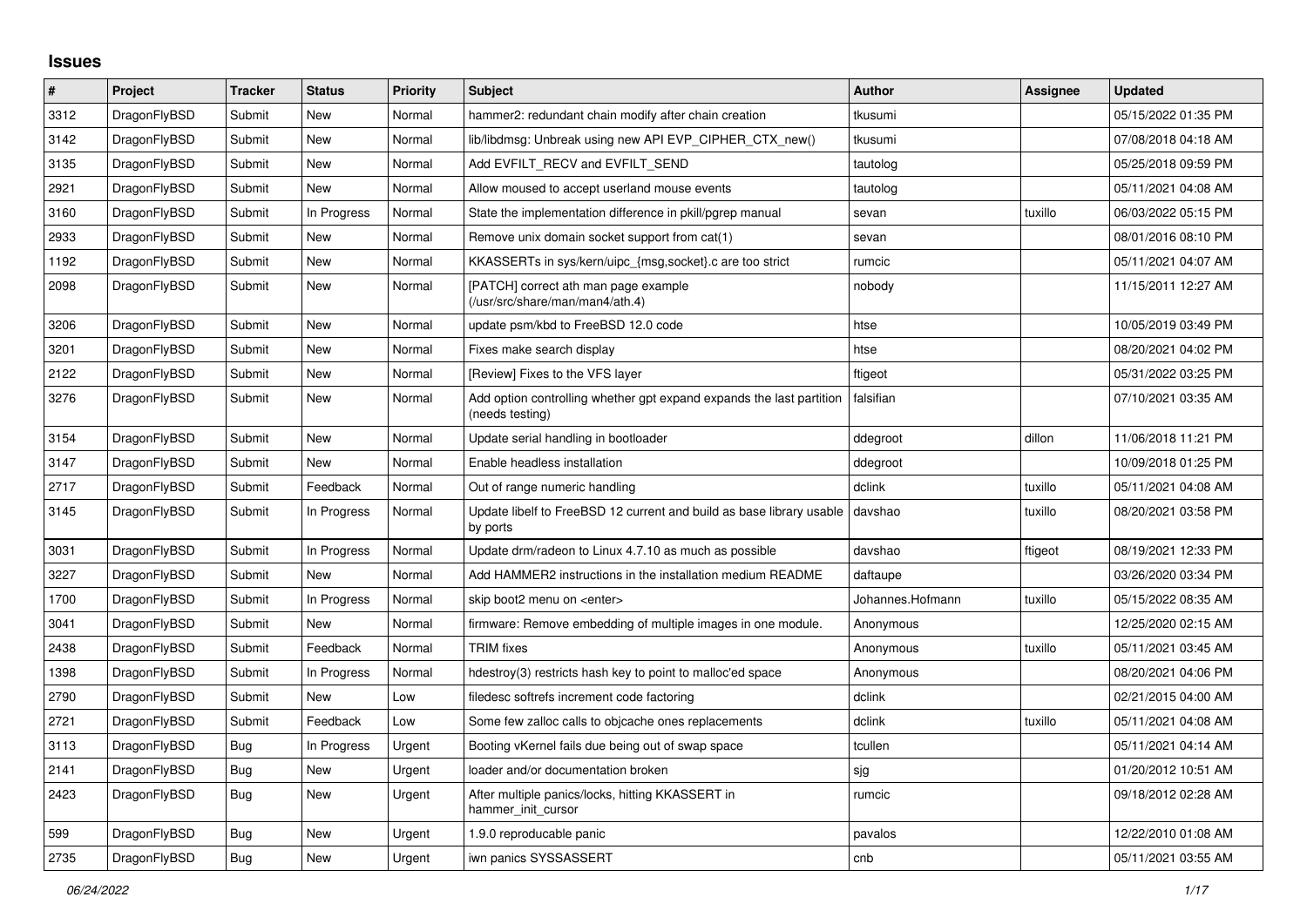| $\#$ | Project      | <b>Tracker</b> | <b>Status</b> | <b>Priority</b> | <b>Subject</b>                                                                             | <b>Author</b>     | Assignee  | <b>Updated</b>      |
|------|--------------|----------------|---------------|-----------------|--------------------------------------------------------------------------------------------|-------------------|-----------|---------------------|
| 2499 | DragonFlyBSD | Bug            | In Progress   | Urgent          | DRAGONFLY_3_2 lockd not responding correctly                                               | Nerzhul           |           | 01/22/2013 12:47 PM |
| 1920 | DragonFlyBSD | Bug            | <b>New</b>    | High            | system hangs                                                                               | zhtw              |           | 11/22/2010 08:59 AM |
| 3124 | DragonFlyBSD | Bug            | New           | High            | DragonFlyBSD 5.0.2 with Hammer2 with UEFI install doesn't boot                             | wiesl             |           | 06/18/2019 05:07 AM |
| 1185 | DragonFlyBSD | Bug            | <b>New</b>    | High            | need a tool to merge changes into /etc                                                     | wa1ter            |           | 02/18/2014 06:02 AM |
| 2071 | DragonFlyBSD | Bug            | New           | High            | Panic on assertion: (int)(flg->seq - seq) > 0 in hammer_flusher_flush<br>after inode error | vsrinivas         |           | 06/12/2011 07:59 AM |
| 2828 | DragonFlyBSD | Bug            | <b>New</b>    | High            | On AMD APUs and Bulldozer CPUs, the machdep.cpu_idle_hlt<br>sysctl should be 3 by default  | vadaszi           | vadaszi   | 05/11/2021 04:07 AM |
| 2638 | DragonFlyBSD | Bug            | Feedback      | High            | Fix machdep.pmap_mmu_optimize                                                              | tuxillo           |           | 05/11/2021 04:07 AM |
| 2495 | DragonFlyBSD | Bug            | New           | High            | DFBSD v3.3.0.960.g553fe7 - ocnt != 0" failed in<br>prop_object_release                     | tuxillo           |           | 05/31/2022 04:08 PM |
| 2140 | DragonFlyBSD | Bug            | New           | High            | hammer_io_delallocate panic with 'duplicate entry' message                                 | ttw               |           | 10/07/2011 12:22 PM |
| 2930 | DragonFlyBSD | Bug            | <b>New</b>    | High            | 'objcache' causes panic during 'nfs_readdir'                                               | tofergus          |           | 07/26/2016 01:09 PM |
| 3266 | DragonFlyBSD | Bug            | New           | High            | Filesystems broken due to "KKASSERT(count &<br>TOK_COUNTMASK);"                            | tkusumi           |           | 03/15/2021 01:21 PM |
| 2296 | DragonFlyBSD | Bug            | In Progress   | High            | panic: assertion "m->wire count > 0" failed                                                | thomas.nikolajsen |           | 08/30/2012 06:09 AM |
| 3205 | DragonFlyBSD | Bug            | Feedback      | High            | Go compiler net test failing                                                               | t dfbsd           | tuxillo   | 05/10/2021 02:45 AM |
| 2915 | DragonFlyBSD | <b>Bug</b>     | New           | High            | Hammer mirror-copy problem                                                                 | : dfbsd           |           | 08/25/2016 05:28 AM |
| 3129 | DragonFlyBSD | Bug            | New           | High            | Kernel panic with 5.2.0 on A2SDi-4C-HLN4F                                                  | stateless         |           | 04/24/2018 12:50 AM |
| 2396 | DragonFlyBSD | Bug            | Feedback      | High            | Latest 3.1 development version core dumps while destroying master<br><b>PFS</b>            | sgeorge           |           | 01/23/2013 04:10 PM |
| 2347 | DragonFlyBSD | <b>Bug</b>     | Feedback      | High            | Hammer PFSes destroy does not give back full space allocated to<br><b>PFS</b>              | sgeorge           |           | 07/19/2012 01:11 AM |
| 2547 | DragonFlyBSD | Bug            | New           | High            | crashed while doing a dry run of pkg rolling-replace                                       | phma              |           | 04/18/2013 10:40 PM |
| 2117 | DragonFlyBSD | Bug            | New           | High            | ACPI and/or bce(4) problem with 2.11.0.673.g0d557 on HP DL380<br>G6                        | pauska            |           | 08/22/2011 10:15 AM |
| 3111 | DragonFlyBSD | Bug            | In Progress   | High            | Mouse lags every second heavily under X11                                                  | mneumann          |           | 12/12/2017 09:46 PM |
| 2421 | DragonFlyBSD | Bug            | New           | High            | Kernel panic: vm_fault: page 0xc0f70000 not busy!                                          | lentferj          |           | 10/03/2012 08:16 AM |
| 2825 | DragonFlyBSD | Bug            | <b>New</b>    | High            | 3x dhclient = hanging system (objcache exhausted)                                          | jaccovonb         | sepherosa | 05/11/2021 03:55 AM |
| 884  | DragonFlyBSD | Bug            | In Progress   | High            | Performance/memory problems under filesystem IO load                                       | hasso             |           | 05/11/2021 03:50 AM |
| 2657 | DragonFlyBSD | Bug            | New           | High            | Needs acl to migrate our servers                                                           | ferney            |           | 03/31/2014 11:37 AM |
| 1831 | DragonFlyBSD | <b>Bug</b>     | Feedback      | High            | HAMMER "malloc limit exceeded" panic                                                       | eocallaghan       | dillon    | 06/04/2022 04:38 AM |
| 1198 | DragonFlyBSD | <b>Bug</b>     | New           | High            | DDB loops panic in db_read_bytes                                                           | corecode          | tuxillo   | 05/11/2021 03:51 AM |
| 2736 | DragonFlyBSD | Bug            | New           | High            | kernel panics on acpi_timer_probe function                                                 | cnb               |           | 05/11/2021 03:55 AM |
| 3240 | DragonFlyBSD | Bug            | New           | High            | compile error because of openssl with /usr/dports/security/rhash<br>for mysql 8 install    | <b>UlasSAYGIN</b> |           | 06/04/2020 08:05 AM |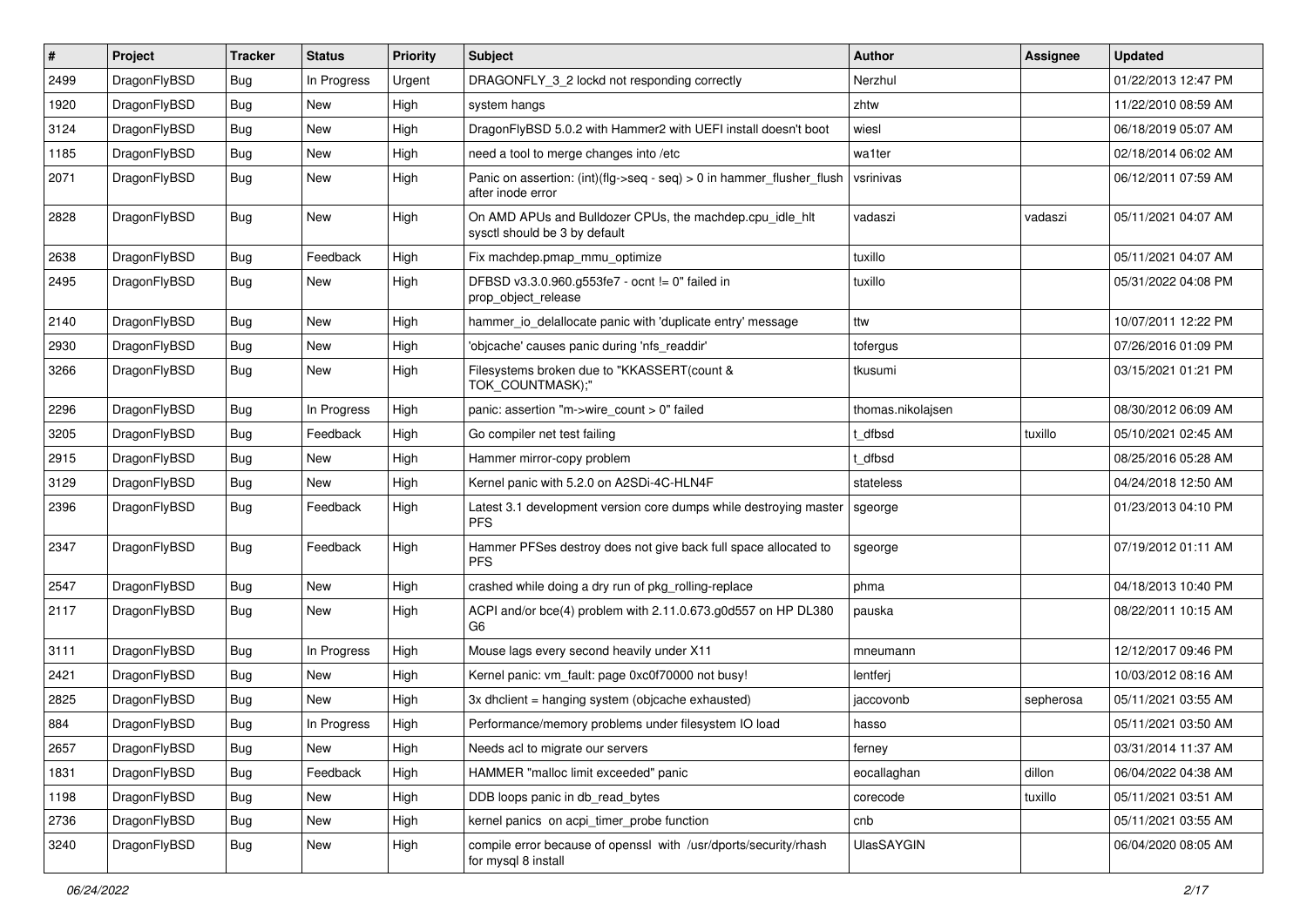| #    | Project      | <b>Tracker</b> | <b>Status</b> | <b>Priority</b> | <b>Subject</b>                                                                                                                                              | Author           | <b>Assignee</b> | <b>Updated</b>      |
|------|--------------|----------------|---------------|-----------------|-------------------------------------------------------------------------------------------------------------------------------------------------------------|------------------|-----------------|---------------------|
| 2870 | DragonFlyBSD | Bug            | <b>New</b>    | High            | Broken text and icons when glamor acceleration is used                                                                                                      | 375gnu           | ftigeot         | 01/31/2016 12:13 AM |
| 3194 | DragonFlyBSD | <b>Bug</b>     | <b>New</b>    | High            | Hammer kernel crash on mirror-stream of PFS after upgrade<br>(assertion "cursor->flags &<br>HAMMER_CURSOR_ITERATE_CHECK" failed in<br>hammer_btree_iterate) | Anonymous        |                 | 06/29/2019 01:32 PM |
| 3224 | DragonFlyBSD | Bug            | <b>New</b>    | Normal          | Kernel panic when trying to ping6                                                                                                                           | zhtw             |                 | 03/08/2020 08:55 AM |
| 2324 | DragonFlyBSD | Bug            | New           | Normal          | natacotrol support > 2TB not working even after the ftigeot patch                                                                                           | zenny            |                 | 03/03/2012 01:00 AM |
| 3318 | DragonFlyBSD | <b>Bug</b>     | In Progress   | Normal          | Segmenation fault when a process resumed with checkpt exits                                                                                                 | zabolekar        | tuxillo         | 06/18/2022 08:24 AM |
| 2585 | DragonFlyBSD | Bug            | New           | Normal          | Dfly 3.4.3 on ESXi 5.1, HP Smart Array P410 passthrough<br>recognised, but not functioning                                                                  | yggdrasil        | swildner        | 05/09/2022 08:14 AM |
| 604  | DragonFlyBSD | Bug            | In Progress   | Normal          | 1.8.1-RELEASE - clock runs fast on mainboard ASUS P5A-B                                                                                                     | yeti             |                 | 05/11/2021 03:55 AM |
| 2840 | DragonFlyBSD | Bug            | <b>New</b>    | Normal          | wrong voltage is reported                                                                                                                                   | yellowrabbit2010 |                 | 09/11/2015 06:09 PM |
| 2287 | DragonFlyBSD | Bug            | <b>New</b>    | Normal          | HAMMER(ROOT) Illegal UNDO TAIL signature at<br>300000001967c000                                                                                             | y0n3t4n1         |                 | 11/07/2018 01:22 AM |
| 2886 | DragonFlyBSD | Bug            | <b>New</b>    | Normal          | dragonfly mail agent: sending a testmail causes high system load                                                                                            | worf             |                 | 02/05/2016 05:53 AM |
| 2490 | DragonFlyBSD | Bug            | <b>New</b>    | Normal          | nmalloc should color addresses to avoid cache bank conflictsw                                                                                               | vsrinivas        |                 | 06/10/2014 05:51 AM |
| 2489 | DragonFlyBSD | <b>Bug</b>     | New           | Normal          | nmalloc doesn't cache VA for allocations > 8KB                                                                                                              | vsrinivas        |                 | 06/10/2014 05:51 AM |
| 2360 | DragonFlyBSD | Bug            | In Progress   | Normal          | Wishlist: virtio driver import                                                                                                                              | vsrinivas        |                 | 06/04/2022 04:16 AM |
| 2154 | DragonFlyBSD | Bug            | New           | Normal          | vkernel copyout() doesn't return EFAULT on error                                                                                                            | vsrinivas        |                 | 10/20/2011 03:53 AM |
| 2136 | DragonFlyBSD | Bug            | New           | Normal          | socketpair() doesn't free file descriptors on copyout failure                                                                                               | vsrinivas        |                 | 04/05/2013 09:13 AM |
| 2113 | DragonFlyBSD | Bug            | <b>New</b>    | Normal          | nmalloc threaded program fork leak                                                                                                                          | vsrinivas        | vsrinivas       | 08/11/2011 07:25 PM |
| 2085 | DragonFlyBSD | <b>Bug</b>     | New           | Normal          | panic: assertion: (m->flags & PG_MAPPED) == 0 in<br>vm_page_free_toq                                                                                        | vsrinivas        |                 | 06/10/2011 07:48 AM |
| 2081 | DragonFlyBSD | Bug            | Feedback      | Normal          | Panic on device "detach" / "failure"                                                                                                                        | vsrinivas        |                 | 02/29/2012 07:11 AM |
| 1861 | DragonFlyBSD | Bug            | <b>New</b>    | Normal          | panic via kprintf (lockmgr called in a hard section)                                                                                                        | vsrinivas        |                 | 10/11/2010 12:56 AM |
| 1749 | DragonFlyBSD | Bug            | In Progress   | Normal          | HAMMER fsstress panic in hammer_flush_inode_core<br>'ip->flush state != HAMMER FST FLUSH'                                                                   | vsrinivas        |                 | 05/11/2021 04:06 AM |
| 1744 | DragonFlyBSD | Bug            | In Progress   | Normal          | HAMMER fsstress panic in hammer_setup_child_callback                                                                                                        | vsrinivas        |                 | 05/11/2021 04:05 AM |
| 1661 | DragonFlyBSD | Bug            | In Progress   | Normal          | panic on password entry mount smb filesystem                                                                                                                | vsrinivas        |                 | 11/27/2021 08:29 AM |
| 3314 | DragonFlyBSD | <b>Bug</b>     | New           | Normal          | Bring virtio_console(4) from FreeBSD                                                                                                                        | tuxillo          | tuxillo         | 05/29/2022 08:24 AM |
| 3305 | DragonFlyBSD | Bug            | In Progress   | Normal          | CBSD: Add NVMM support in DragonFly BSD                                                                                                                     | tuxillo          | tuxillo         | 05/29/2022 08:18 AM |
| 3295 | DragonFlyBSD | <b>Bug</b>     | In Progress   | Normal          | Adapt devel/libvirt for nvmm                                                                                                                                | tuxillo          | tuxillo         | 11/03/2021 04:56 PM |
| 3196 | DragonFlyBSD | <b>Bug</b>     | New           | Normal          | test issue after redmine upgrade (2)                                                                                                                        | tuxillo          |                 | 07/05/2019 04:33 AM |
| 3157 | DragonFlyBSD | <b>Bug</b>     | New           | Normal          | TP-Link UE300 not working in 5.2-RELEASE                                                                                                                    | tuxillo          |                 | 11/15/2018 02:08 PM |
| 2647 | DragonFlyBSD | <b>Bug</b>     | New           | Normal          | HAMMER panic on 3.6.0                                                                                                                                       | tuxillo          |                 | 05/11/2021 03:54 AM |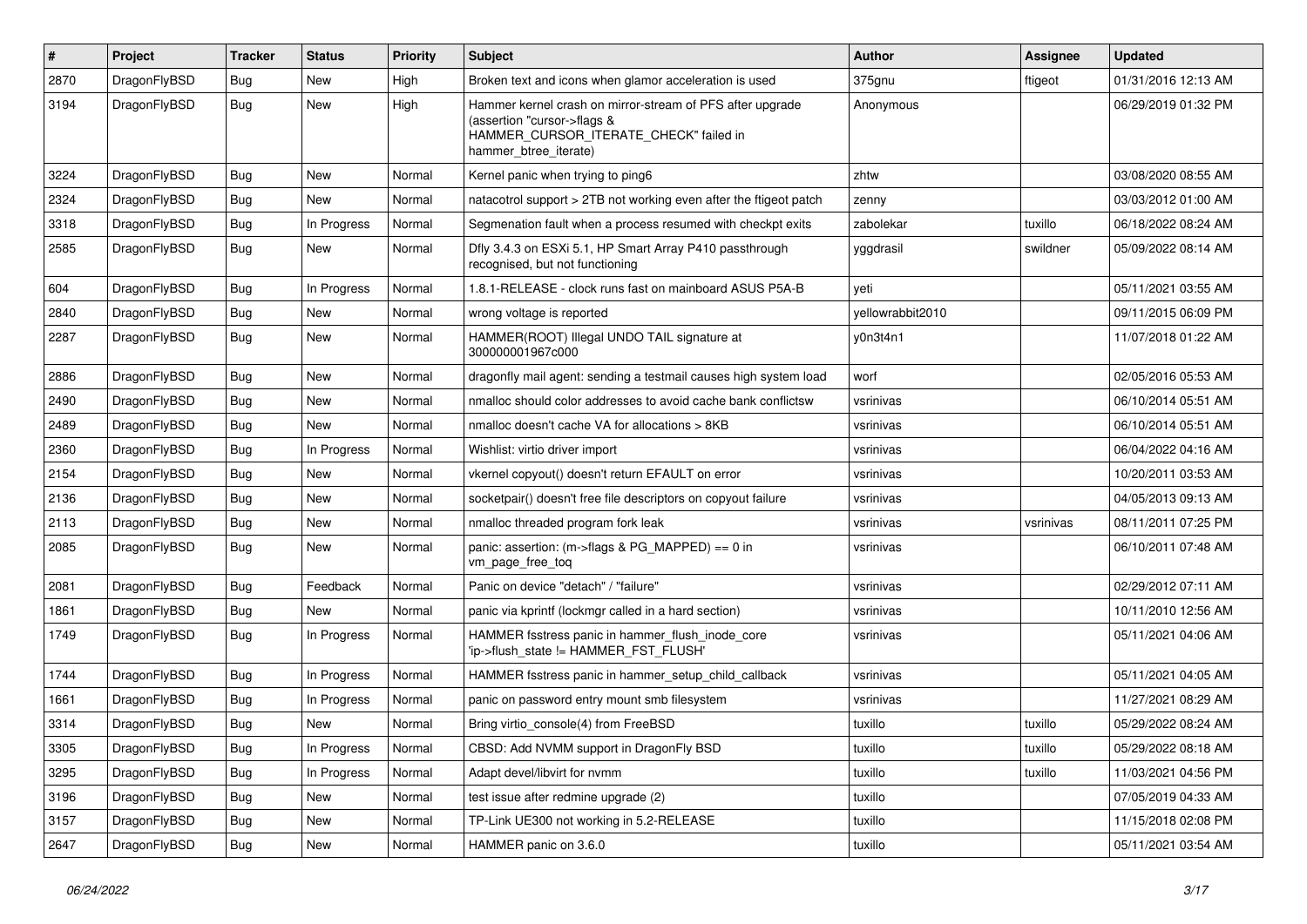| $\pmb{\#}$ | Project      | <b>Tracker</b> | <b>Status</b> | <b>Priority</b> | Subject                                                                                      | <b>Author</b>  | Assignee | <b>Updated</b>      |
|------------|--------------|----------------|---------------|-----------------|----------------------------------------------------------------------------------------------|----------------|----------|---------------------|
| 2641       | DragonFlyBSD | Bug            | <b>New</b>    | Normal          | Panic when loading natapci as module                                                         | tuxillo        |          | 05/11/2021 03:54 AM |
| 2630       | DragonFlyBSD | Bug            | New           | Normal          | Bring in latest iconv fixes from FreeBSD10 as well as csmapper<br>updates                    | tuxillo        |          | 05/11/2021 03:54 AM |
| 2629       | DragonFlyBSD | Bug            | New           | Normal          | Replace gcc44 with llvm34, clang34, and libc++                                               | tuxillo        |          | 06/02/2014 02:30 PM |
| 2556       | DragonFlyBSD | Bug            | Feedback      | Normal          | DragonFly v3.5.0.81.gd3479 - Process signal weirdness                                        | tuxillo        |          | 12/17/2013 03:48 PM |
| 2498       | DragonFlyBSD | Bug            | New           | Normal          | DFBSD v3.2.2-RELEASE - LIST_FIRST(&bp->b_dep) == NULL"<br>failed in vfs_vmio_release         | tuxillo        |          | 05/31/2022 04:09 PM |
| 2358       | DragonFlyBSD | Bug            | In Progress   | Normal          | DFBSD v3.0.2.32.g928ca - panic: hammer: insufficient undo FIFO<br>space!                     | tuxillo        | tuxillo  | 05/10/2021 02:50 AM |
| 2351       | DragonFlyBSD | Bug            | In Progress   | Normal          | DFBSD v3.1.0.579.g44ccf - Stuck during startup, random freezes                               | tuxillo        |          | 04/24/2012 08:21 AM |
| 2345       | DragonFlyBSD | Bug            | In Progress   | Normal          | DFBSD v3.1.0.457.gd679f - NFS panic on diskless station                                      | tuxillo        |          | 04/07/2012 05:22 PM |
| 2283       | DragonFlyBSD | Bug            | New           | Normal          | DFBSD DragonFly v2.13.0.957.g4f459 - pmap_release: page<br>should already be gone 0xc27120bc | tuxillo        |          | 01/23/2012 03:03 AM |
| 2282       | DragonFlyBSD | Bug            | In Progress   | Normal          | gdb segfaults with certain corefiles                                                         | tuxillo        |          | 01/18/2012 04:40 PM |
| 2224       | DragonFlyBSD | Bug            | <b>New</b>    | Normal          | v2.13.0.291.gaa7ec - Panic on fq while installing world                                      | tuxillo        |          | 11/18/2011 01:40 AM |
| 2171       | DragonFlyBSD | Bug            | New           | Normal          | DFBSD v2.13.0.151.gdc8442 - panic: assertion "(*ptep &<br>$(PG_MANAGED PG_V)) == PG_V"$      | tuxillo        |          | 11/04/2011 05:06 PM |
| 2166       | DragonFlyBSD | Bug            | <b>New</b>    | Normal          | DFBSD v2.13.0.109.g05b9d - Strange lockups                                                   | tuxillo        |          | 10/29/2011 11:20 AM |
| 2129       | DragonFlyBSD | Bug            | <b>New</b>    | Normal          | DFBSD v2.11.0.661.gf9438 i386 - panic: lockmgr thrd_sleep                                    | tuxillo        |          | 09/05/2011 09:49 AM |
| 2084       | DragonFlyBSD | Bug            | <b>New</b>    | Normal          | DFBSD v2.11.0.242.g4d317 - panic: zone: entry not free                                       | tuxillo        |          | 07/03/2012 01:23 AM |
| 2078       | DragonFlyBSD | Bug            | New           | Normal          | DFBSD i386 v2.11.0.201.g3ed2f - Panic during installworld into a<br>vn0 device               | tuxillo        |          | 05/19/2011 07:50 PM |
| 1959       | DragonFlyBSD | Bug            | <b>New</b>    | Normal          | DFBSD v2.9.1.422.gc98f2 - Panic during boot - IPv6 and PF                                    | tuxillo        |          | 01/13/2011 03:37 AM |
| 1867       | DragonFlyBSD | Bug            | New           | Normal          | it(4) motherboard and fan problems                                                           | tuxillo        |          | 07/08/2011 10:48 AM |
| 1332       | DragonFlyBSD | Bug            | Feedback      | Normal          | DFBSD 2.2 - Booting usbcdrom/usbsticks on thinkpad hangs on<br>"BTX Halted"                  | tuxillo        |          | 05/11/2021 04:00 AM |
| 3231       | DragonFlyBSD | Bug            | <b>New</b>    | Normal          | wifi drops on 5.8                                                                            | tse            |          | 04/06/2020 05:08 AM |
| 3225       | DragonFlyBSD | Bug            | New           | Normal          | nfsd freeze when using gemu                                                                  | tse            |          | 03/17/2020 11:52 AM |
| 3208       | DragonFlyBSD | Bug            | <b>New</b>    | Normal          | Crash related to nfsd                                                                        | tse            |          | 06/11/2020 05:52 AM |
| 3199       | DragonFlyBSD | Bug            | New           | Normal          | PFS label not found panic                                                                    | tse            |          | 08/21/2019 03:51 AM |
| 3197       | DragonFlyBSD | <b>Bug</b>     | New           | Normal          | DragonFly upgrades                                                                           | tse            |          | 04/18/2020 04:18 PM |
| 3170       | DragonFlyBSD | <b>Bug</b>     | New           | Normal          | repeatable nfsd crash                                                                        | tse            |          | 06/11/2020 05:52 AM |
| 806        | DragonFlyBSD | <b>Bug</b>     | Feedback      | Normal          | boot error on MacBook                                                                        | tralamazza     |          | 06/04/2022 05:28 AM |
| 3252       | DragonFlyBSD | Bug            | New           | Normal          | tcsetattr/tcgetattr set errno incorrectly on non-TTY                                         | tonyc          |          | 10/26/2020 09:34 PM |
| 1579       | DragonFlyBSD | <b>Bug</b>     | Feedback      | Normal          | dfly 2.4.1 does not like HP DL360G4p and Smart Array 6400 with<br>MSA20                      | tomaz.borstnar | tuxillo  | 06/02/2014 02:44 PM |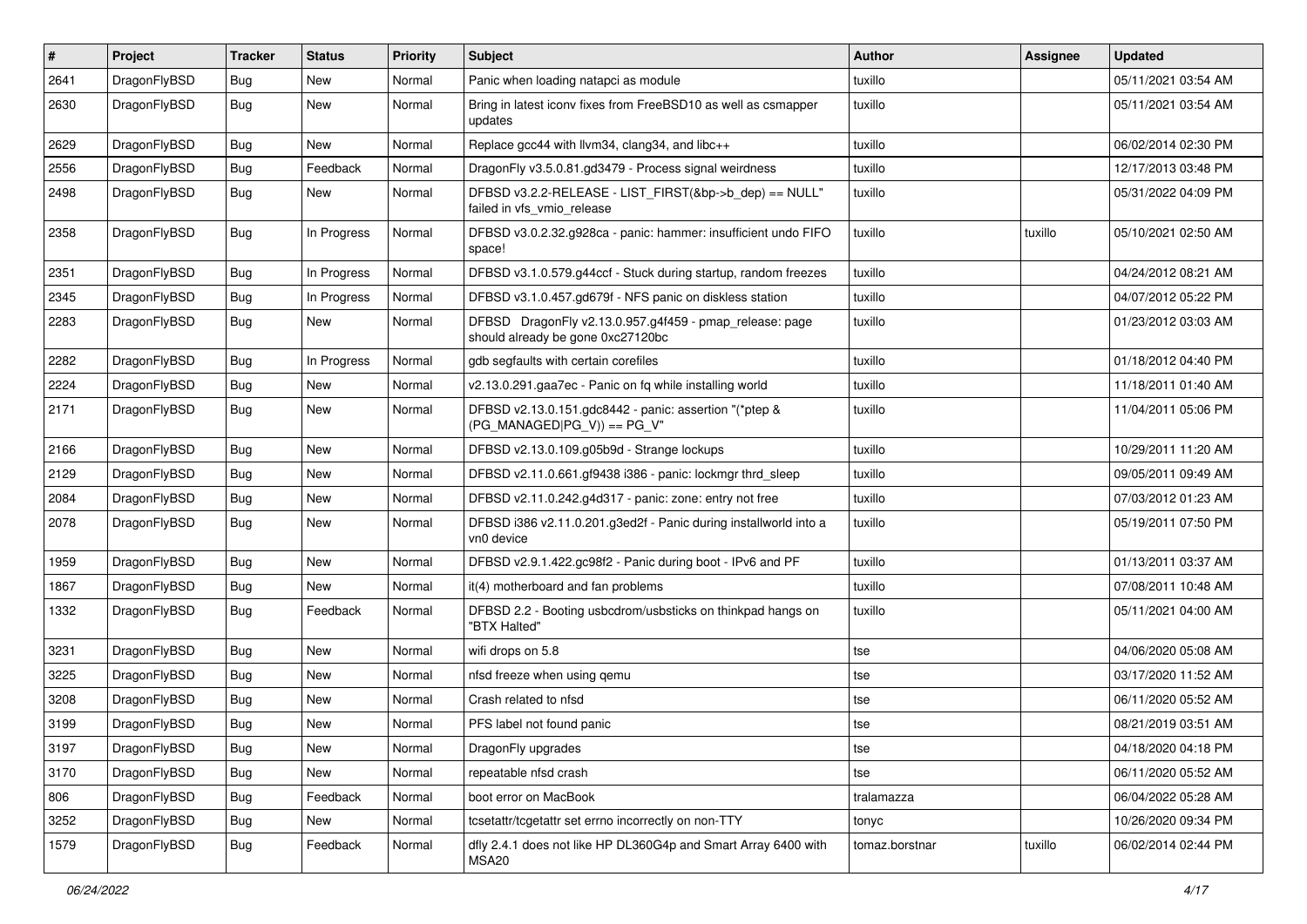| $\sharp$ | Project      | <b>Tracker</b> | <b>Status</b> | <b>Priority</b> | <b>Subject</b>                                                                                           | Author            | Assignee | <b>Updated</b>      |
|----------|--------------|----------------|---------------|-----------------|----------------------------------------------------------------------------------------------------------|-------------------|----------|---------------------|
| 1282     | DragonFlyBSD | Bug            | Feedback      | Normal          | panic (trap 12) when booting SMP kernel on Atom 330 (dual core)                                          | tomaz.borstnar    |          | 05/11/2021 04:00 AM |
| 2473     | DragonFlyBSD | <b>Bug</b>     | New           | Normal          | Kernel crash when trying to up the wpi0 device (Dfly<br>v3.3.0.758.g47388-DEVELOPMENT)                   | tomaz             |          | 02/24/2014 08:50 AM |
| 2812     | DragonFlyBSD | <b>Bug</b>     | <b>New</b>    | Normal          | Panic on Intel DE3815TYKHE                                                                               | tmorp             |          | 05/14/2015 03:14 PM |
| 3316     | DragonFlyBSD | Bug            | <b>New</b>    | Normal          | hammer2_dirent_create() allows creating >1 dirents with the same<br>name                                 | tkusumi           |          | 06/05/2022 12:35 PM |
| 3269     | DragonFlyBSD | Bug            | In Progress   | Normal          | Is double-buffer'd buf still required by HAMMER2 ?                                                       | tkusumi           |          | 05/12/2021 04:09 PM |
| 3249     | DragonFlyBSD | Bug            | <b>New</b>    | Normal          | HAMMER2 fsync(2) not working properly                                                                    | tkusumi           |          | 09/21/2020 07:07 AM |
| 3246     | DragonFlyBSD | Bug            | <b>New</b>    | Normal          | HAMMER2 unable to handle ENOSPC properly                                                                 | tkusumi           |          | 09/04/2020 11:11 AM |
| 3184     | DragonFlyBSD | Bug            | <b>New</b>    | Normal          | tsleep(9) return value when PCATCH specified                                                             | tkusumi           |          | 04/03/2019 06:49 AM |
| 2857     | DragonFlyBSD | Bug            | <b>New</b>    | Normal          | hammer stalls via bitcoin-qt                                                                             | tkusumi           |          | 11/30/2015 06:52 AM |
| 2459     | DragonFlyBSD | Bug            | Feedback      | Normal          | apic problems with HP Probook 4510s                                                                      | thowe             |          | 11/27/2021 08:22 AM |
| 2609     | DragonFlyBSD | Bug            | New           | Normal          | master: panic: assertion<br>"LWKT_TOKEN_HELD_ANY(vm_object_token(object))" failed in<br>swp pager lookup | thomas.nikolajsen |          | 11/28/2013 11:36 AM |
| 2436     | DragonFlyBSD | <b>Bug</b>     | New           | Normal          | panic: assertion "lp->lwp_qcpu == dd->cpuid" failed in<br>dfly_acquire_curproc                           | thomas.nikolajsen |          | 01/23/2013 11:07 AM |
| 1984     | DragonFlyBSD | <b>Bug</b>     | <b>New</b>    | Normal          | hammer mount fails after crash - HAMMER: FIFO record bad head<br>signature                               | thomas.nikolajsen |          | 03/08/2011 06:57 PM |
| 3036     | DragonFlyBSD | Bug            | <b>New</b>    | Normal          | panic in icmp redirect start() ASSERT IN NETISR(0)                                                       | tautolog          |          | 05/11/2017 07:27 PM |
| 3217     | DragonFlyBSD | Bug            | <b>New</b>    | Normal          | rescue tools: make install fails if rescue folder doesn't exist                                          | t_dfbsd           |          | 11/27/2019 08:16 PM |
| 2509     | DragonFlyBSD | Bug            | <b>New</b>    | Normal          | Redefinition of DIRBLKSIZ in restore(8)                                                                  | swildner          |          | 06/04/2022 04:40 AM |
| 1913     | DragonFlyBSD | Bug            | New           | Normal          | panic: assertion: ip->flush_state != HAMMER_FST_FLUSH in<br>hammer_flush_inode_core                      | swildner          |          | 11/20/2010 05:27 PM |
| 1907     | DragonFlyBSD | Bug            | <b>New</b>    | Normal          | Hammer crash in hammer flusher flush()                                                                   | swildner          |          | 11/11/2010 05:07 AM |
| 243      | DragonFlyBSD | Bug            | Feedback      | Normal          | weird behavior in the shell                                                                              | swildner          |          | 05/31/2022 02:51 PM |
| 2082     | DragonFlyBSD | Bug            | <b>New</b>    | Normal          | dfbsd 2.10.1 amd64 - mc port build error with 'bmake bin-install'                                        | sun-doctor        |          | 05/25/2011 07:18 PM |
| 2055     | DragonFlyBSD | <b>Bug</b>     | <b>New</b>    | Normal          | ssh + IPV6 + bridge => connection freezes                                                                | steve             |          | 04/24/2011 07:13 PM |
| 2004     | DragonFlyBSD | Bug            | <b>New</b>    | Normal          | LWKT_WAIT_IPIQ panic                                                                                     | steve             |          | 03/08/2011 05:46 PM |
| 2587     | DragonFlyBSD | <b>Bug</b>     | New           | Normal          | SATA DVD writer not detected by DragonFly                                                                | srussell          |          | 09/04/2020 08:55 AM |
| 2586     | DragonFlyBSD | Bug            | New           | Normal          | pf: "modulate" state seems problematic                                                                   | srussell          |          | 09/25/2013 07:36 PM |
| 2077     | DragonFlyBSD | <b>Bug</b>     | New           | Normal          | USB devices conflicting                                                                                  | srussell          |          | 05/17/2011 05:12 PM |
| 2936     | DragonFlyBSD | <b>Bug</b>     | New           | Normal          | loader.efi crashes while loading kernel                                                                  | spaceille         |          | 08/20/2016 06:17 AM |
| 1964     | DragonFlyBSD | <b>Bug</b>     | New           | Normal          | iwn (panic assertion : wlan_assert_serialized)                                                           | sjmm.ptr          | josepht  | 02/01/2011 12:57 PM |
| 2061     | DragonFlyBSD | Bug            | New           | Normal          | USB keyboard boot panic                                                                                  | sjg               |          | 05/04/2012 12:20 AM |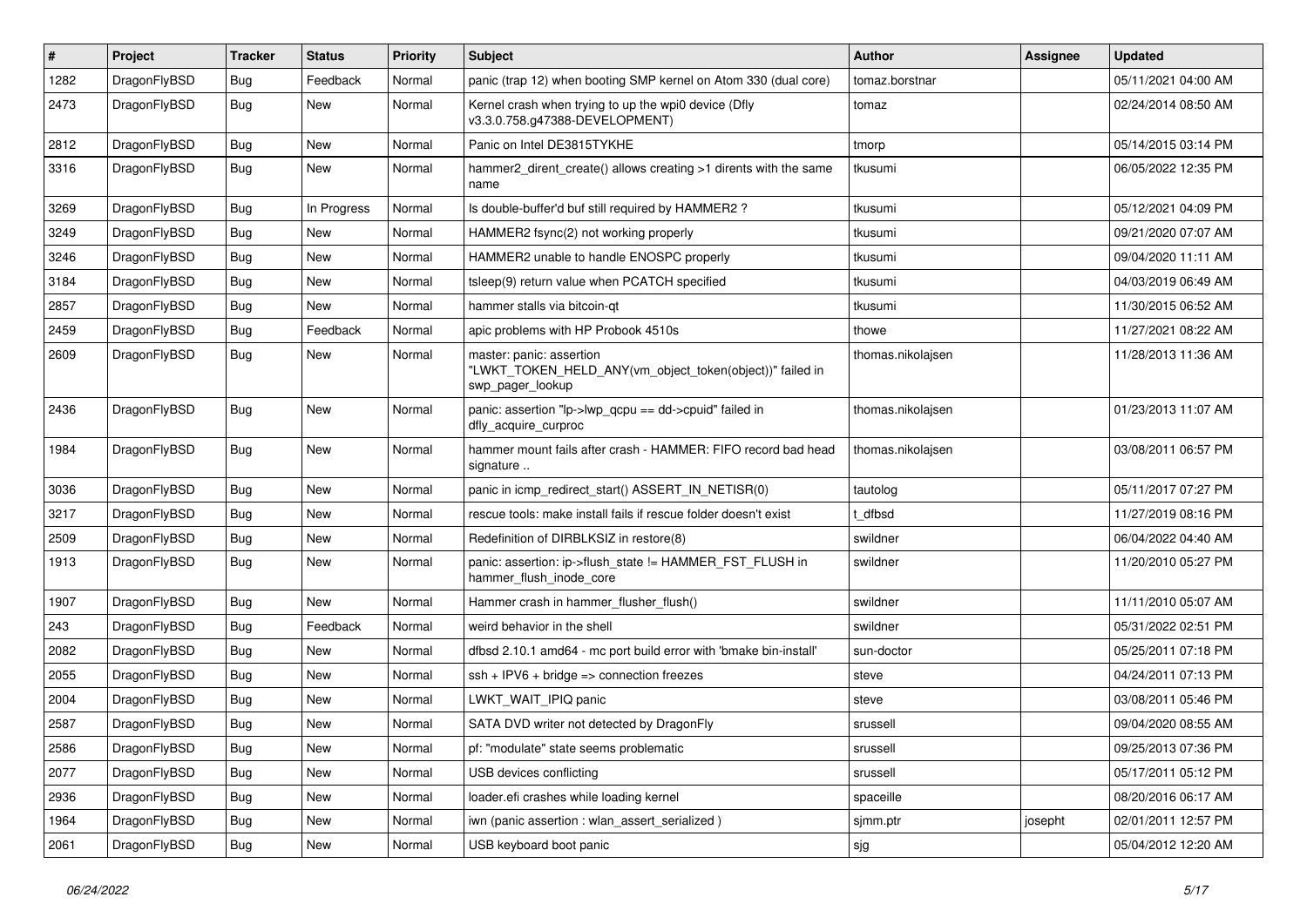| $\pmb{\#}$ | Project      | <b>Tracker</b> | <b>Status</b> | <b>Priority</b> | Subject                                                                                         | <b>Author</b> | Assignee | <b>Updated</b>      |
|------------|--------------|----------------|---------------|-----------------|-------------------------------------------------------------------------------------------------|---------------|----------|---------------------|
| 1786       | DragonFlyBSD | Bug            | New           | Normal          | Calling NULL function pointer initiates panic loop                                              | sjg           |          | 10/11/2010 05:28 PM |
| 1302       | DragonFlyBSD | Bug            | In Progress   | Normal          | Checkpoint regression?                                                                          | sjg           | sjg      | 07/10/2013 05:22 PM |
| 2891       | DragonFlyBSD | Bug            | New           | Normal          | Kernel panic in IEEE802.11 related code                                                         | shamaz        |          | 05/29/2016 05:49 PM |
| 2863       | DragonFlyBSD | Bug            | <b>New</b>    | Normal          | HAMMER synch tid is zero                                                                        | shamaz        |          | 12/12/2015 11:24 PM |
| 2820       | DragonFlyBSD | Bug            | <b>New</b>    | Normal          | TP-Link USB Wi-Fi adapter cannot be reattached to the system                                    | shamaz        |          | 05/22/2015 09:45 PM |
| 1961       | DragonFlyBSD | Bug            | New           | Normal          | Can't create dump from DDB                                                                      | shamaz        |          | 01/29/2011 09:02 PM |
| 1935       | DragonFlyBSD | Bug            | New           | Normal          | mouse does not work after switching between x and console                                       | shamaz        |          | 12/13/2010 10:06 AM |
| 1884       | DragonFlyBSD | Bug            | New           | Normal          | System completely freezes while listening music (devbuf: malloc<br>limit exceeded)              | shamaz        |          | 01/24/2011 05:00 PM |
| 2124       | DragonFlyBSD | Bug            | <b>New</b>    | Normal          | getty repeating too quickly on port /dev/ttyv0                                                  | sgeorge.ml    |          | 09/01/2011 04:28 AM |
| 2924       | DragonFlyBSD | Bug            | New           | Normal          | cat -v fails to tag characters in extended table with M- prefix with<br>some locales            | sevan         |          | 07/11/2016 07:18 AM |
| 2100       | DragonFlyBSD | Bug            | Feedback      | Normal          | devfs related panic                                                                             | sepherosa     | alexh    | 07/10/2011 02:29 PM |
| 2042       | DragonFlyBSD | Bug            | <b>New</b>    | Normal          | kernel panic, when run boot0cfg                                                                 | sepherosa     |          | 05/31/2022 03:01 PM |
| 1944       | DragonFlyBSD | Bug            | New           | Normal          | panic: backing_object 0xdea7b258 was somehow re-referenced<br>during collapse!                  | sepherosa     |          | 12/27/2010 02:06 AM |
| 2123       | DragonFlyBSD | Bug            | <b>New</b>    | Normal          | hammer is losing files                                                                          | schmir        |          | 08/30/2011 07:56 PM |
| 3047       | DragonFlyBSD | Bug            | <b>New</b>    | Normal          | HAMMER critical write error                                                                     | samuel        |          | 06/19/2019 09:50 AM |
| 2549       | DragonFlyBSD | Bug            | In Progress   | Normal          | netgraph7: Kernel page fault.                                                                   | russiane39    | nant     | 05/10/2013 11:20 PM |
| 2316       | DragonFlyBSD | Bug            | New           | Normal          | Ungraceful invalid password handling for adding a new user in the<br>installer                  | rune          |          | 04/27/2012 11:23 PM |
| 2080       | DragonFlyBSD | Bug            | <b>New</b>    | Normal          | panic: lockmgr thrd_sleep: called from interrupt, ipi, or hard code<br>section                  | rumcic        |          | 05/30/2011 05:06 PM |
| 2072       | DragonFlyBSD | Bug            | <b>New</b>    | Normal          | Fatal trap 12: stopped at lwkt_send_ipiq3                                                       | rumcic        |          | 05/17/2011 04:12 AM |
| 1975       | DragonFlyBSD | Bug            | <b>New</b>    | Normal          | Applications seg fault in select() and poll()                                                   | rumcic        |          | 05/31/2022 02:58 PM |
| 1874       | DragonFlyBSD | Bug            | <b>New</b>    | Normal          | mpd listening on all IPs, accepting only on one                                                 | rumcic        |          | 05/08/2011 01:01 PM |
| 1873       | DragonFlyBSD | Bug            | New           | Normal          | Panic upon usb mouse detach and reattaching                                                     | rumcic        |          | 02/01/2011 09:53 AM |
| 1580       | DragonFlyBSD | Bug            | Feedback      | Normal          | Panic (Fatal trap 12: page fault while in kernel mode) while playing<br>with pf and netif names | rumcic        |          | 12/21/2018 01:21 AM |
| 1489       | DragonFlyBSD | Bug            | Feedback      | Normal          | panic: ufs dirbad: bad dir                                                                      | rumcic        |          | 03/10/2013 04:34 AM |
| 1250       | DragonFlyBSD | Bug            | Feedback      | Normal          | Panic upon plugging an USB flash drive into the machine                                         | rumcic        |          | 03/10/2013 05:17 AM |
| 1249       | DragonFlyBSD | Bug            | Feedback      | Normal          | panic: ffs_vfree: freeing free inode                                                            | rumcic        |          | 03/10/2013 05:13 AM |
| 1218       | DragonFlyBSD | <b>Bug</b>     | In Progress   | Normal          | panic: assertion: error == 0 in hammer_start_transaction                                        | rumcic        |          | 05/11/2021 04:00 AM |
| 998        | DragonFlyBSD | Bug            | In Progress   | Normal          | Unconfiguring a vn while it is mounted                                                          | rumcic        | tuxillo  | 05/11/2021 04:00 AM |
| 3141       | DragonFlyBSD | Bug            | New           | Normal          | dhclient blocks boot process                                                                    | rowo          |          | 12/16/2018 11:01 AM |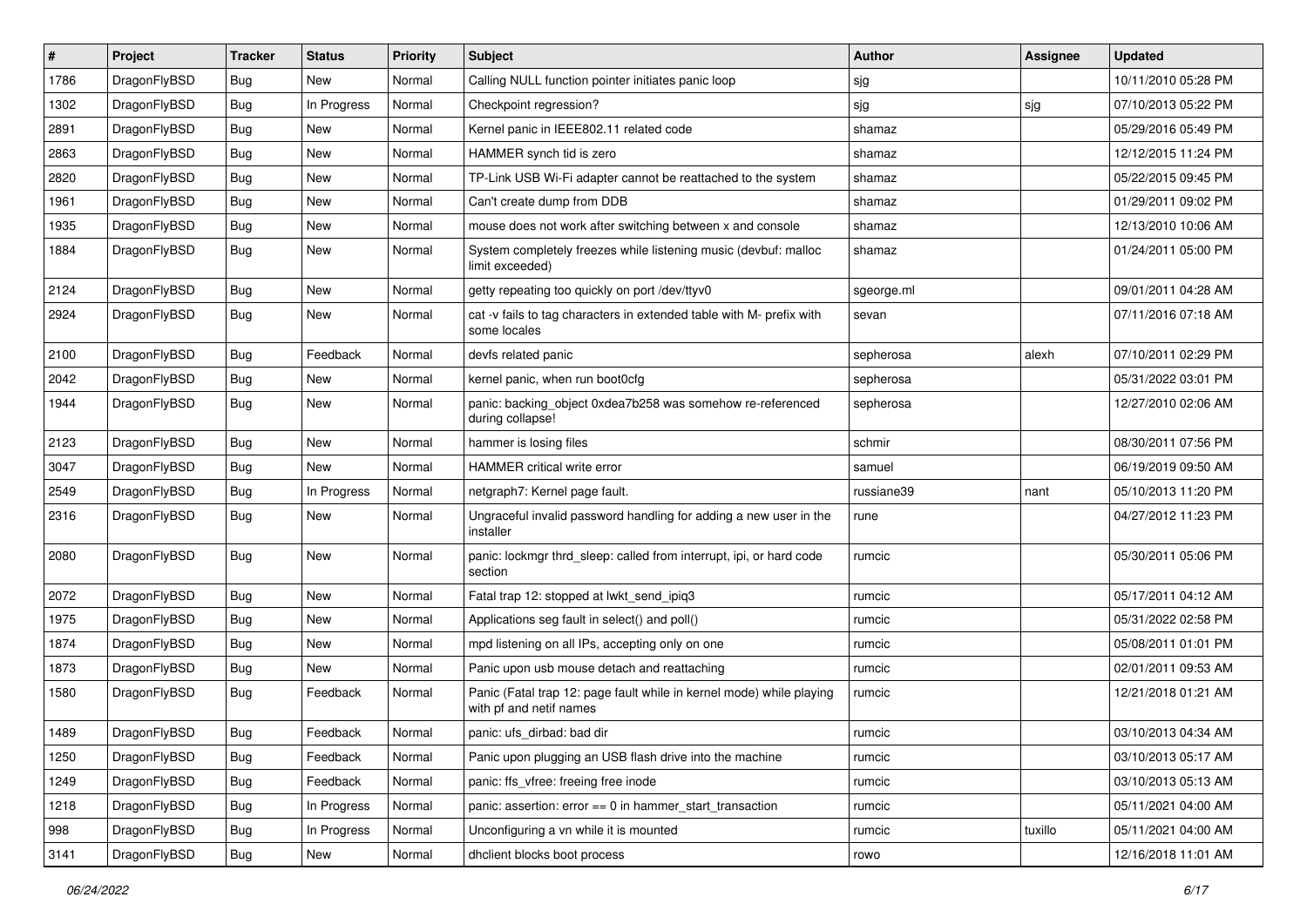| $\vert$ # | Project      | <b>Tracker</b> | <b>Status</b> | <b>Priority</b> | <b>Subject</b>                                                                                                                                                                                    | <b>Author</b> | <b>Assignee</b> | <b>Updated</b>      |
|-----------|--------------|----------------|---------------|-----------------|---------------------------------------------------------------------------------------------------------------------------------------------------------------------------------------------------|---------------|-----------------|---------------------|
| 2738      | DragonFlyBSD | Bug            | <b>New</b>    | Normal          | Hammer: Strange behavior when trying to recover old version of<br>moved file                                                                                                                      | roland        |                 | 11/20/2014 08:02 AM |
| 2626      | DragonFlyBSD | Bug            | <b>New</b>    | Normal          | iwn driver drops with error: "firmware error 'iwn intr: fatal firmware<br>error"                                                                                                                  | rodyaj        |                 | 01/09/2014 05:50 AM |
| 2430      | DragonFlyBSD | <b>Bug</b>     | <b>New</b>    | Normal          | Alternate Password Hash method                                                                                                                                                                    | robin.carey1  |                 | 10/07/2012 06:28 AM |
| 2138      | DragonFlyBSD | Bug            | <b>New</b>    | Normal          | > 100% CPU usage                                                                                                                                                                                  | robin.carey1  |                 | 09/26/2011 12:20 PM |
| 1836      | DragonFlyBSD | Bug            | <b>New</b>    | Normal          | Incorrect TCP checksum show up in tcpdump                                                                                                                                                         | robgar1       |                 | 05/15/2022 11:22 AM |
| 2822      | DragonFlyBSD | Bug            | <b>New</b>    | Normal          | USB 3.0 stick throws "reading primary partition table: error<br>accessing offset 000[] for 152" error, while the stick works on any<br>other OS I tested                                          | revuwa        | profmakx        | 06/29/2015 05:56 AM |
| 3313      | DragonFlyBSD | Bug            | <b>New</b>    | Normal          | Can't boot from my live USB at all. The kernel loading process<br>hangs.                                                                                                                          | rempas        |                 | 06/03/2022 12:16 AM |
| 1560      | DragonFlyBSD | Bug            | Feedback      | Normal          | Unable to modify partition table on ThinkPad T61p during install                                                                                                                                  | rehsack       |                 | 01/15/2015 08:57 AM |
| 2371      | DragonFlyBSD | Bug            | New           | Normal          | Timezone problem with America/Sao Paulo                                                                                                                                                           | raitech       |                 | 05/17/2012 01:42 PM |
| 1942      | DragonFlyBSD | Bug            | New           | Normal          | locking against myself in getcacheblk()?                                                                                                                                                          | qhwt.dfly     |                 | 05/31/2022 02:15 PM |
| 1917      | DragonFlyBSD | Bug            | <b>New</b>    | Normal          | panic: assertion: (RB_EMPTY(&ip->rec_tree) && (ip->flags &<br>HAMMER_INODE_XDIRTY) == 0)    (!RB_EMPTY(&ip->rec_tree)<br>&& (ip->flags & HAMMER_INODE_XDIRTY) != 0) in<br>hammer_flush_inode_done | qhwt.dfly     |                 | 11/24/2010 03:23 AM |
| 1876      | DragonFlyBSD | <b>Bug</b>     | <b>New</b>    | Normal          | devfs in jail + logging out from console(ttyv1+) -> panic                                                                                                                                         | qhwt.dfly     | tuxillo         | 05/31/2022 03:24 PM |
| 1577      | DragonFlyBSD | <b>Bug</b>     | Feedback      | Normal          | panic: assertion: leaf->base.obj_id == ip->obj_id in<br>hammer ip delete range                                                                                                                    | qhwt+dfly     |                 | 05/11/2021 04:01 AM |
| 1387      | DragonFlyBSD | Bug            | Feedback      | Normal          | zero-size malloc and ps: kvm_getprocs: Bad address                                                                                                                                                | qhwt+dfly     |                 | 05/11/2021 04:00 AM |
| 1368      | DragonFlyBSD | Bug            | In Progress   | Normal          | suspend signal race?                                                                                                                                                                              | qhwt+dfly     |                 | 05/11/2021 03:51 AM |
| 570       | DragonFlyBSD | Bug            | Feedback      | Normal          | 1.8.x: ACPI problems                                                                                                                                                                              | qhwt+dfly     |                 | 06/02/2014 03:45 AM |
| 3245      | DragonFlyBSD | Bug            | <b>New</b>    | Normal          | panic: free: guard1x fail, i915 load from loader.conf                                                                                                                                             | polachok      |                 | 08/21/2020 10:36 AM |
| 1101      | DragonFlyBSD | <b>Bug</b>     | Feedback      | Normal          | ohci related panic                                                                                                                                                                                | polachok      |                 | 05/11/2021 04:00 AM |
| 2496      | DragonFlyBSD | Bug            | <b>New</b>    | Normal          | NTFS malloc limit exceeded                                                                                                                                                                        | plasmob       | tuxillo         | 02/19/2013 08:47 AM |
| 3302      | DragonFlyBSD | <b>Bug</b>     | <b>New</b>    | Normal          | Will not boot on System76 Lemur Pro (lemp10)                                                                                                                                                      | piecuch       |                 | 11/03/2021 10:21 AM |
| 3298      | DragonFlyBSD | Bug            | <b>New</b>    | Normal          | Running "w" and having logged in via XDM through VNC, "w" prints<br>an extra error message                                                                                                        | piecuch       |                 | 10/25/2021 09:16 AM |
| 3239      | DragonFlyBSD | <b>Bug</b>     | <b>New</b>    | Normal          | unable to SIGKILL glitched emacs                                                                                                                                                                  | piecuch       |                 | 05/26/2020 03:30 AM |
| 3238      | DragonFlyBSD | Bug            | <b>New</b>    | Normal          | race conditions when printing from vkernel console                                                                                                                                                | piecuch       |                 | 05/19/2020 02:50 PM |
| 3247      | DragonFlyBSD | Bug            | <b>New</b>    | Normal          | Kernel panic doing nothing much                                                                                                                                                                   | phma          |                 | 09/12/2020 11:40 PM |
| 2816      | DragonFlyBSD | Bug            | <b>New</b>    | Normal          | A multitasking process being debugged can get stuck                                                                                                                                               | phma          |                 | 05/19/2015 03:57 AM |
| 2611      | DragonFlyBSD | Bug            | <b>New</b>    | Normal          | Change in IP address results in network not working                                                                                                                                               | phma          |                 | 12/05/2013 07:55 PM |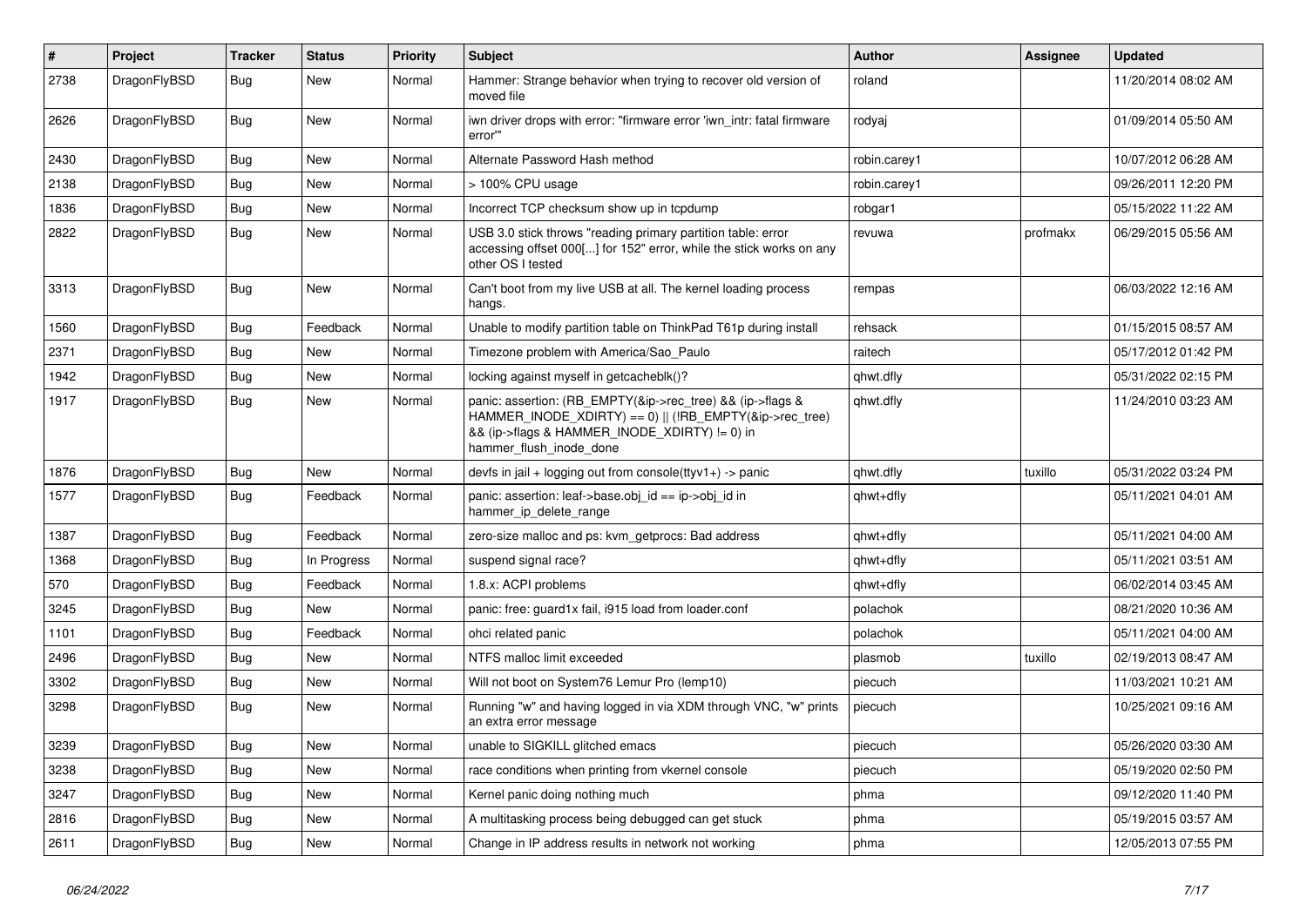| $\pmb{\#}$ | Project      | <b>Tracker</b> | <b>Status</b> | <b>Priority</b> | Subject                                                                                                            | <b>Author</b>          | <b>Assignee</b> | <b>Updated</b>      |
|------------|--------------|----------------|---------------|-----------------|--------------------------------------------------------------------------------------------------------------------|------------------------|-----------------|---------------------|
| 2557       | DragonFlyBSD | Bug            | New           | Normal          | stock 3.4.1 kernel halts during booting if dm and dm_target_crypt<br>are loaded and RAID controller is present     | phma                   |                 | 05/12/2013 10:38 PM |
| 2389       | DragonFlyBSD | Bug            | New           | Normal          | computer crashed while listing processes                                                                           | phma                   |                 | 06/18/2012 02:49 PM |
| 2387       | DragonFlyBSD | Bug            | <b>New</b>    | Normal          | hammer ignores -t during dedup                                                                                     | phma                   |                 | 06/17/2012 12:30 PM |
| 2331       | DragonFlyBSD | Bug            | New           | Normal          | reading mouse mode from unopen file descriptor hangs mouse<br>driver                                               | phma                   |                 | 03/14/2012 09:43 AM |
| 2311       | DragonFlyBSD | Bug            | <b>New</b>    | Normal          | Xorg crash having something to do with drm                                                                         | phma                   |                 | 02/22/2012 09:59 AM |
| 2306       | DragonFlyBSD | Bug            | New           | Normal          | a crash starts the kernel debugger in text mode, but just reboots in<br>Χ                                          | phma                   |                 | 02/11/2012 08:02 PM |
| 1559       | DragonFlyBSD | Bug            | <b>New</b>    | Normal          | kernel trap                                                                                                        | phma                   |                 | 11/27/2021 08:43 AM |
| 1990       | DragonFlyBSD | Bug            | New           | Normal          | /mnt too large to mount                                                                                            | peur.neu               |                 | 02/16/2011 11:24 PM |
| 1951       | DragonFlyBSD | Bug            | <b>New</b>    | Normal          | dma_timeouts at phyaddr on a good hdd                                                                              | peur.neu               |                 | 01/04/2011 07:12 AM |
| 1943       | DragonFlyBSD | Bug            | <b>New</b>    | Normal          | hammer assertion panic                                                                                             | peter                  |                 | 12/27/2010 12:45 AM |
| 3226       | DragonFlyBSD | Bug            | <b>New</b>    | Normal          | Xorg freezes in vm: thread stuck in "objtrm1"                                                                      | peeter                 |                 | 04/08/2020 02:10 AM |
| 2970       | DragonFlyBSD | Bug            | New           | Normal          | kernel 4.7: "Is -I" causes panic on UDF filesystem: "bgetvp -<br>overlapping buffer"                               | peeter                 |                 | 12/21/2016 02:46 AM |
| 2898       | DragonFlyBSD | Bug            | <b>New</b>    | Normal          | <b>HAMMER</b> panic                                                                                                | pavalos                |                 | 11/03/2018 07:05 AM |
| 2526       | DragonFlyBSD | Bug            | <b>New</b>    | Normal          | hammer cleanup doesn't run on first day of DST                                                                     | pavalos                |                 | 10/18/2016 05:28 PM |
| 2248       | DragonFlyBSD | Bug            | New           | Normal          | sysctl panic                                                                                                       | pavalos                |                 | 11/23/2011 06:23 PM |
| 2199       | DragonFlyBSD | Bug            | New           | Normal          | screen segfaults if utmpx isn't present                                                                            | pavalos                |                 | 11/15/2011 10:52 PM |
| 2099       | DragonFlyBSD | <b>Bug</b>     | <b>New</b>    | Normal          | page fault panic in vm system                                                                                      | pavalos                |                 | 07/10/2011 08:51 AM |
| 2048       | DragonFlyBSD | Bug            | <b>New</b>    | Normal          | panic: ffs_sync: rofs mod                                                                                          | pavalos                |                 | 04/12/2011 05:45 AM |
| 2008       | DragonFlyBSD | Bug            | New           | Normal          | lwkt_setcpu_remote: td->td_flags 00800621 console flood                                                            | pavalos                |                 | 03/06/2011 09:37 PM |
| 1969       | DragonFlyBSD | Bug            | <b>New</b>    | Normal          | pf-related network problem                                                                                         | pavalos                | lentferj        | 02/01/2011 06:57 PM |
| 1949       | DragonFlyBSD | Bug            | New           | Normal          | iwn panic                                                                                                          | pavalos                |                 | 01/30/2011 03:21 AM |
| 1946       | DragonFlyBSD | Bug            | <b>New</b>    | Normal          | ieee80211 panic                                                                                                    | pavalos                | josepht         | 01/27/2011 06:00 PM |
| 1769       | DragonFlyBSD | Bug            | <b>New</b>    | Normal          | panic: assertion: tp->tt_msg->tt_cpuid == mycpuid in<br>tcp_callout_active                                         | pavalos                | sjg             | 05/15/2022 11:07 AM |
| 2874       | DragonFlyBSD | <b>Bug</b>     | New           | Normal          | make world DESTDIR=/emptydir fails                                                                                 | pascii                 |                 | 12/25/2015 07:04 AM |
| 3152       | DragonFlyBSD | <b>Bug</b>     | Feedback      | Normal          | Console's size in ttyv0 and single user mode is sticking to 80x25,<br>while ttyv1 can make use of the whole screen | overtime               |                 | 02/24/2019 01:08 AM |
| 2802       | DragonFlyBSD | Bug            | New           | Normal          | USB Wifi urtwn0 crash from cd boot                                                                                 | opvalues               |                 | 03/10/2015 01:07 AM |
| 2799       | DragonFlyBSD | <b>Bug</b>     | New           | Normal          | Fatal trap 12 caused by moused(8) -p /dev/cual0                                                                    | opvalues               |                 | 03/04/2015 11:01 PM |
| 3052       | DragonFlyBSD | Bug            | New           | Normal          | panic DragonFly v4.8.1-RELEASE by mounting a malformed NTFS<br>image [64.000]                                      | open.source@ribose.com |                 | 08/14/2017 03:22 AM |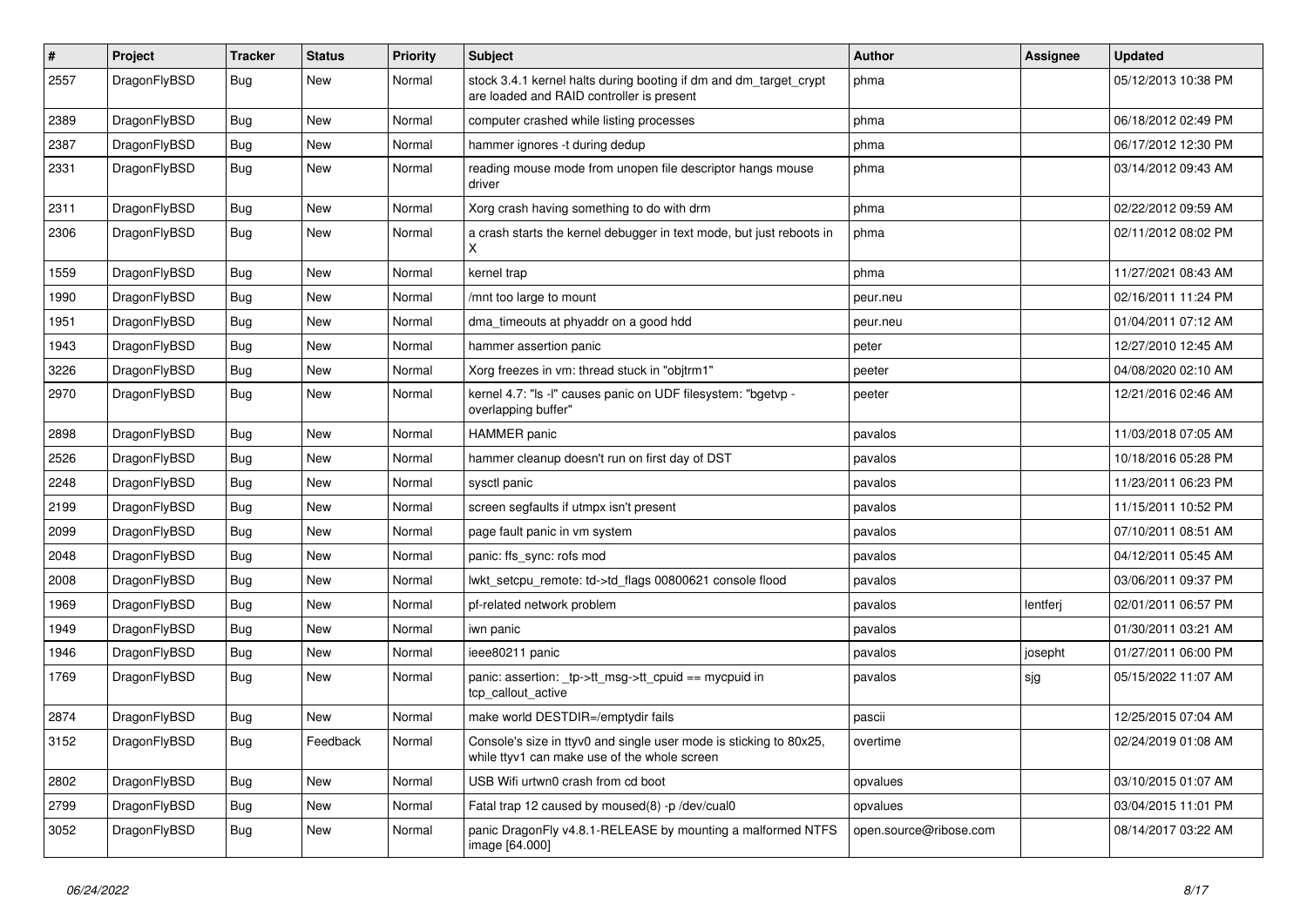| $\sharp$ | Project      | <b>Tracker</b> | <b>Status</b> | <b>Priority</b> | Subject                                                                                                 | <b>Author</b>          | Assignee  | <b>Updated</b>      |
|----------|--------------|----------------|---------------|-----------------|---------------------------------------------------------------------------------------------------------|------------------------|-----------|---------------------|
| 3051     | DragonFlyBSD | Bug            | New           | Normal          | panic DragonFly v4.8.1-RELEASE by mounting a malformed NTFS<br>image [12.000]                           | open.source@ribose.com |           | 08/14/2017 03:20 AM |
| 3049     | DragonFlyBSD | Bug            | <b>New</b>    | Normal          | panic DragonFly v4.8.1-RELEASE by mounting a malformed<br>msdosfs image [12.128]                        | open.source@ribose.com |           | 08/14/2017 02:53 AM |
| 2622     | DragonFlyBSD | Bug            | <b>New</b>    | Normal          | VAIO FIT15E fn keys support                                                                             | nonsolosoft            |           | 12/31/2013 01:31 AM |
| 2621     | DragonFlyBSD | Bug            | <b>New</b>    | Normal          | core dump using cdrom                                                                                   | nonsolosoft            |           | 12/27/2013 12:43 AM |
| 2412     | DragonFlyBSD | Bug            | New           | Normal          | wlan0 fails to get address via dhclient                                                                 | nonsolosoft            |           | 08/30/2012 05:55 AM |
| 2182     | DragonFlyBSD | Bug            | New           | Normal          | if msk PHY FIFO underrun/overflow                                                                       | nonsolosoft            |           | 09/03/2012 06:39 AM |
| 1193     | DragonFlyBSD | <b>Bug</b>     | <b>New</b>    | Normal          | kernel doesn't recognize cdrom drive                                                                    | nonsolosoft            |           | 01/25/2014 09:11 PM |
| 3215     | DragonFlyBSD | Bug            | <b>New</b>    | Normal          | Hang in tcdrain(3) after write(3)                                                                       | noloader               |           | 11/25/2019 03:08 PM |
| 2958     | DragonFlyBSD | Bug            | Feedback      | Normal          | Hammer FS dies during pruning after massive write load                                                  | neilb                  |           | 10/11/2016 04:20 AM |
| 2957     | DragonFlyBSD | Bug            | Feedback      | Normal          | swapoff -a followed by swapon -a doesn't give your swap back                                            | neilb                  |           | 10/09/2016 04:17 AM |
| 2104     | DragonFlyBSD | Bug            | New           | Normal          | network configuration seg. fault on install CD                                                          | navratil               |           | 07/26/2011 07:55 AM |
| 1144     | DragonFlyBSD | Bug            | Feedback      | Normal          | Incorrect clock under KVM                                                                               | msylvan                |           | 03/09/2013 01:17 PM |
| 168      | DragonFlyBSD | <b>Bug</b>     | In Progress   | Normal          | Livelocked limit engaged while trying to setup IPW wireless                                             | mschacht               | sepherosa | 05/11/2021 04:05 AM |
| 3218     | DragonFlyBSD | Bug            | New           | Normal          | Kernel panics are not sent to comconsole when booted over EFI                                           | mqudsi                 |           | 12/02/2019 08:52 PM |
| 3317     | DragonFlyBSD | Bug            | In Progress   | Normal          | Network vtnet0 not working on Hetzner cloud                                                             | mneumann               |           | 06/18/2022 03:55 AM |
| 3235     | DragonFlyBSD | Bug            | <b>New</b>    | Normal          | Kernel panic in devfs_vnops.c                                                                           | mneumann               |           | 04/28/2020 07:00 AM |
| 3222     | DragonFlyBSD | Bug            | New           | Normal          | gcc - undefined reference to '__atomic_load' (missing libatomic?)                                       | mneumann               |           | 02/08/2020 02:45 AM |
| 2972     | DragonFlyBSD | Bug            | <b>New</b>    | Normal          | ipfw3 "deny to me" does not work correctly                                                              | mneumann               |           | 12/27/2016 12:11 PM |
| 2881     | DragonFlyBSD | Bug            | New           | Normal          | Pulseaudio hangs/resets system when starting X11                                                        | mneumann               |           | 01/09/2016 03:08 AM |
| 2788     | DragonFlyBSD | Bug            | New           | Normal          | ioctl GSLICEINFO: Not working for vnode slice                                                           | mneumann               |           | 02/12/2015 07:49 AM |
| 1293     | DragonFlyBSD | Bug            | <b>New</b>    | Normal          | 2.2.1-REL Installer Request                                                                             | mk                     | tuxillo   | 05/11/2021 04:00 AM |
| 2644     | DragonFlyBSD | Bug            | Feedback      | Normal          | 3.6.0-REL trap 9 on boot                                                                                | memmerto               |           | 11/27/2021 08:08 AM |
| 2598     | DragonFlyBSD | Bug            | <b>New</b>    | Normal          | i386 via USB Booting                                                                                    | mbzadegan              |           | 10/21/2013 02:28 AM |
| 2067     | DragonFlyBSD | Bug            | New           | Normal          | sound/pcm: "play interrupt timeout, channel dead"                                                       | matthiasr              |           | 05/11/2021 03:55 AM |
| 1860     | DragonFlyBSD | Bug            | Feedback      | Normal          | Panic while creating UFS fs on vn(4) for initrd                                                         | matthias               |           | 02/29/2012 07:16 AM |
| 3035     | DragonFlyBSD | Bug            | <b>New</b>    | Normal          | panic: assertion "cpu >= 0 && cpu < ncpus" failed in netisr_cpuport<br>at /usr/src/sys/net/netisr2.h:87 | masu                   |           | 05/11/2017 01:24 AM |
| 2809     | DragonFlyBSD | Bug            | New           | Normal          | hammer mirror-stream                                                                                    | masu                   |           | 04/10/2015 12:33 AM |
| 2092     | DragonFlyBSD | <b>Bug</b>     | New           | Normal          | Panic: Bad link elm 0x next->prev != elm                                                                | masterblaster          | dillon    | 12/04/2011 12:49 PM |
| 2370     | DragonFlyBSD | <b>Bug</b>     | New           | Normal          | panic: ffs_valloc: dup alloc                                                                            | marino                 | vsrinivas | 02/01/2013 09:28 AM |
| 2167     | DragonFlyBSD | <b>Bug</b>     | New           | Normal          | shutdown/reboot fails after uptime msg                                                                  | marino                 |           | 11/28/2011 03:01 AM |
| 2531     | DragonFlyBSD | <b>Bug</b>     | New           | Normal          | camcontrol fails to disable APM                                                                         | m.lombardi85           |           | 03/23/2013 12:28 PM |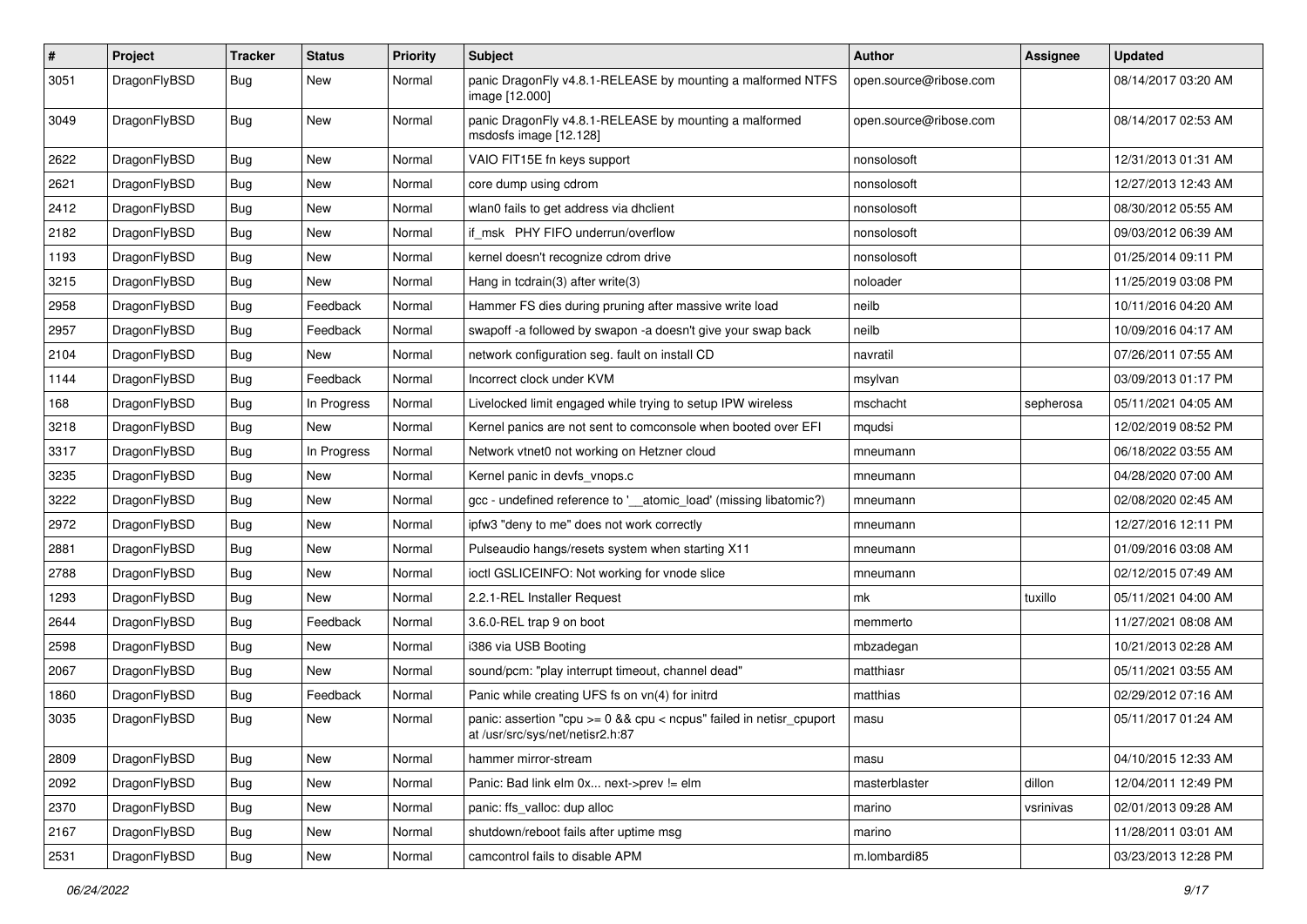| #    | Project      | <b>Tracker</b> | <b>Status</b> | <b>Priority</b> | <b>Subject</b>                                                                                             | Author          | Assignee | <b>Updated</b>      |
|------|--------------|----------------|---------------|-----------------|------------------------------------------------------------------------------------------------------------|-----------------|----------|---------------------|
| 2808 | DragonFlyBSD | Bug            | <b>New</b>    | Normal          | X freeze by switching between X and VT - results in black screen                                           | lukesky333      |          | 05/11/2021 03:55 AM |
| 2434 | DragonFlyBSD | <b>Bug</b>     | <b>New</b>    | Normal          | BTX Halted - Boot fails on USB/GUI                                                                         | lucmv           |          | 10/17/2012 08:12 PM |
| 2565 | DragonFlyBSD | <b>Bug</b>     | New           | Normal          | "ifconfig ix0 up" panic                                                                                    | Itpig402a       |          | 06/03/2013 05:46 AM |
| 3310 | DragonFlyBSD | Bug            | In Progress   | Normal          | NVMM+QEMU fail to boot with UEFI: Mem Assist Failed<br>[gpa=0xfffffff0]                                    | liweitianux     |          | 01/11/2022 03:22 PM |
| 3028 | DragonFlyBSD | Bug            | In Progress   | Normal          | installer: confusion of set/get disk encryption passphrase dialogs                                         | liweitianux     | tuxillo  | 06/03/2022 05:13 PM |
| 2917 | DragonFlyBSD | Bug            | <b>New</b>    | Normal          | da8: reading primary partition table: error accessing offset<br>000000000000 for 512                       | liweitianux     |          | 05/11/2021 08:43 PM |
| 2892 | DragonFlyBSD | Bug            | <b>New</b>    | Normal          | swap_pager:indefinite wait bufferf error                                                                   | lhmwzy          |          | 02/21/2016 10:32 PM |
| 2288 | DragonFlyBSD | Bug            | Feedback      | Normal          | Random IO performance loss introduced since January 1st                                                    | lentferj        |          | 01/23/2013 04:21 PM |
| 1939 | DragonFlyBSD | Bug            | <b>New</b>    | Normal          | Panic on nightly build and stress test box                                                                 | lentferj        |          | 12/18/2010 08:41 AM |
| 1916 | DragonFlyBSD | Bug            | <b>New</b>    | Normal          | Constant crashes on x86 64 with UFS                                                                        | lentferj        |          | 11/21/2010 07:40 PM |
| 1727 | DragonFlyBSD | <b>Bug</b>     | Feedback      | Normal          | CD boot panic (2.6.1) (usb?)                                                                               | kiril           |          | 05/15/2022 05:10 AM |
| 2645 | DragonFlyBSD | Bug            | New           | Normal          | panic with dsched fq and ioprio                                                                            | jyoung15        |          | 02/20/2014 07:29 AM |
| 2444 | DragonFlyBSD | Bug            | <b>New</b>    | Normal          | Crash during Hammer overnight cleanup                                                                      | justin          |          | 11/04/2012 07:58 AM |
| 2090 | DragonFlyBSD | Bug            | Feedback      | Normal          | snd_hda does not support headphone automute                                                                | justin          |          | 03/29/2012 08:03 PM |
| 2245 | DragonFlyBSD | <b>Bug</b>     | New           | Normal          | panic: assertion "ref < &td->td_toks_end" failed in lwkt_gettoken at<br>/usr/src/sys/kern/lwkt_token.c:588 | juanfra684      |          | 11/22/2011 07:41 PM |
| 2153 | DragonFlyBSD | Bug            | New           | Normal          | Too many unuseful warnings at boot                                                                         | juanfra684      |          | 10/18/2011 10:16 PM |
| 1717 | DragonFlyBSD | Bug            | Feedback      | Normal          | HAMMER panic in hammer_cursor_down()                                                                       | josepht1        |          | 05/11/2021 04:05 AM |
| 2568 | DragonFlyBSD | Bug            | New           | Normal          | AHCI panic                                                                                                 | josepht         |          | 06/07/2013 05:52 PM |
| 2013 | DragonFlyBSD | <b>Bug</b>     | In Progress   | Normal          | oversized DMA request loop                                                                                 | josepht         |          | 05/11/2021 04:06 AM |
| 1745 | DragonFlyBSD | <b>Bug</b>     | Feedback      | Normal          | kmalloc panic                                                                                              | josepht         |          | 05/11/2021 04:05 AM |
| 1330 | DragonFlyBSD | Bug            | Feedback      | Normal          | Hammer, usb disk, SYNCHRONIZE CACHE failure                                                                | josepht         |          | 06/02/2014 04:56 AM |
| 2712 | DragonFlyBSD | Bug            | New           | Normal          | connect(2) returns EINVAL when retrying after ECONNREFUSED                                                 | jorisgio        |          | 08/14/2014 05:31 PM |
| 2391 | DragonFlyBSD | Bug            | In Progress   | Normal          | System lock with ahci and acpi enabled on ATI RS690 chipset with<br>SMB600 sata controller                 | jorisgio        | vadaszi  | 06/03/2015 03:51 PM |
| 2890 | DragonFlyBSD | Bug            | New           | Normal          | not able to boot usb installer on Toshiba Chromebook 2                                                     | johnnywhishbone |          | 02/22/2016 03:42 AM |
| 3089 | DragonFlyBSD | <b>Bug</b>     | In Progress   | Normal          | vtnet(4) - disable TCP checksum offload by default                                                         | jlane           | vadaszi  | 05/11/2021 04:14 AM |
| 2731 | DragonFlyBSD | <b>Bug</b>     | In Progress   | Normal          | Screen full of random colors when starting Xorg with Intel Haswell<br>HD Graphics P4600                    | jkatzmaier      |          | 11/12/2014 04:08 PM |
| 2369 | DragonFlyBSD | <b>Bug</b>     | New           | Normal          | panic: Bad link elm 0xffffffe07edf6068 next->prev != elm                                                   | jaydg           |          | 08/15/2012 03:04 AM |
| 2353 | DragonFlyBSD | <b>Bug</b>     | In Progress   | Normal          | panic: assertion "gd->gd_spinlocks_wr == 0" failed in<br>bsd4_schedulerclock                               | jaydg           | alexh    | 11/28/2012 01:57 AM |
| 2308 | DragonFlyBSD | <b>Bug</b>     | New           | Normal          | System freeze when unloading snd_hda                                                                       | jaydg           |          | 02/19/2012 07:15 AM |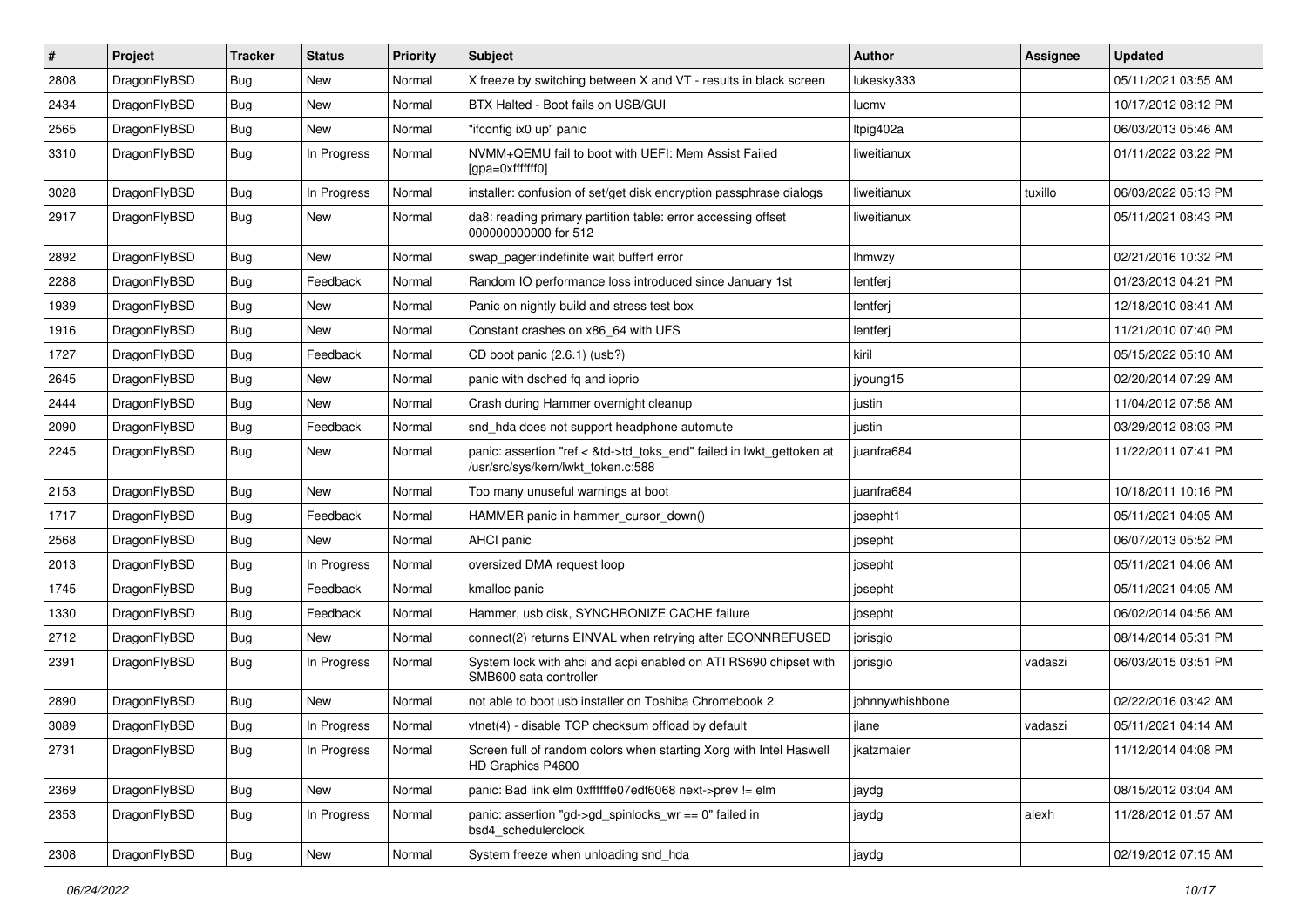| $\pmb{\#}$ | Project      | <b>Tracker</b> | <b>Status</b> | <b>Priority</b> | Subject                                                                                   | <b>Author</b> | <b>Assignee</b> | <b>Updated</b>      |
|------------|--------------|----------------|---------------|-----------------|-------------------------------------------------------------------------------------------|---------------|-----------------|---------------------|
| 3134       | DragonFlyBSD | Bug            | New           | Normal          | RFC 3021 (/31 networks) appear to be unsupported                                          | jailbird      |                 | 05/16/2018 11:03 PM |
| 2746       | DragonFlyBSD | Bug            | New           | Normal          | some fraction of xterms started from the xmonad window manager<br>get killed with SIGALRM | isenmann      | profmakx        | 12/28/2014 02:51 AM |
| 2604       | DragonFlyBSD | Bug            | New           | Normal          | dell laptop does not boot with LATEST                                                     | isenmann      |                 | 11/20/2013 02:07 AM |
| 3029       | DragonFlyBSD | Bug            | <b>New</b>    | Normal          | Running DflyBSD 4.8 on FreeBSD bhyve as a guest                                           | iron          |                 | 05/13/2022 04:33 AM |
| 3189       | DragonFlyBSD | Bug            | New           | Normal          | Allow DragonFly Mail Agent to accept an alternate config via<br>command line switch       | iang          |                 | 08/16/2021 12:42 AM |
| 2125       | DragonFlyBSD | Bug            | New           | Normal          | Weird garbage in dmesg                                                                    | herrgard      |                 | 08/30/2011 08:04 PM |
| 2045       | DragonFlyBSD | Bug            | <b>New</b>    | Normal          | ral(4): Fatal trap 12: page fault while in kernel mode (two panics)                       | herrgard      |                 | 11/03/2011 05:34 PM |
| 1563       | DragonFlyBSD | Bug            | Feedback      | Normal          | reset(1) doesn't reset terminal to the defaults                                           | hasso         |                 | 03/10/2013 04:17 AM |
| 1525       | DragonFlyBSD | <b>Bug</b>     | New           | Normal          | boehm-gc problems                                                                         | hasso         |                 | 10/13/2012 07:13 PM |
| 1502       | DragonFlyBSD | Bug            | In Progress   | Normal          | Lock while deleting files from nohistory HAMMER directories                               | hasso         |                 | 03/10/2013 04:28 AM |
| 1486       | DragonFlyBSD | Bug            | Feedback      | Normal          | Interrupt storm related to SATA DVD device                                                | hasso         |                 | 05/11/2021 04:01 AM |
| 1430       | DragonFlyBSD | Bug            | <b>New</b>    | Normal          | Buggy $w(1)$ ?                                                                            | hasso         | alexh           | 11/24/2010 08:09 AM |
| 1411       | DragonFlyBSD | <b>Bug</b>     | Feedback      | Normal          | Burning doesn't work with ahci(4)                                                         | hasso         | dillon          | 05/11/2021 04:00 AM |
| 2094       | DragonFlyBSD | Bug            | <b>New</b>    | Normal          | Segfault when gdb printing backtrace from core dump                                       | greenrd       |                 | 06/25/2011 04:14 PM |
| 3165       | DragonFlyBSD | Bug            | New           | Normal          | Looping at boot time                                                                      | gop           |                 | 12/28/2018 01:04 PM |
| 2577       | DragonFlyBSD | Bug            | New           | Normal          | virtio-blk iops performance is cpu limited on high end devices                            | $g$ js278     | vsrinivas       | 08/01/2013 02:28 PM |
| 2819       | DragonFlyBSD | Bug            | In Progress   | Normal          | Random micro system freezes after a week of uptime                                        | ftigeot       | dillon          | 08/16/2015 08:46 PM |
| 2803       | DragonFlyBSD | Bug            | New           | Normal          | HAMMER: Warning: UNDO area too small!                                                     | ftigeot       |                 | 03/11/2015 03:42 PM |
| 2674       | DragonFlyBSD | Bug            | New           | Normal          | <b>GPT Support</b>                                                                        | ftigeot       |                 | 12/28/2015 02:54 PM |
| 2619       | DragonFlyBSD | <b>Bug</b>     | New           | Normal          | DragonFly 3.6 can't be installed on a 6TB volume                                          | ftigeot       |                 | 02/23/2014 11:55 PM |
| 2535       | DragonFlyBSD | Bug            | <b>New</b>    | Normal          | Imap processes apparentlt blocked on disk I/O                                             | ftigeot       |                 | 04/02/2013 09:31 AM |
| 2416       | DragonFlyBSD | <b>Bug</b>     | New           | Normal          | ".' entry can be removed on mounted nfs filesystem                                        | ftigeot       | tuxillo         | 06/03/2014 04:40 AM |
| 2051       | DragonFlyBSD | Bug            | New           | Normal          | No ipv6 lan route entry created on 2.10                                                   | ftigeot       |                 | 04/21/2011 10:37 AM |
| 2037       | DragonFlyBSD | Bug            | Feedback      | Normal          | Panic Bad link elm while building packages                                                | ftigeot       | dillon          | 04/21/2011 07:20 AM |
| 1923       | DragonFlyBSD | <b>Bug</b>     | <b>New</b>    | Normal          | Abysmal NFS performance with IPv6                                                         | ftigeot       |                 | 12/05/2010 09:34 PM |
| 1826       | DragonFlyBSD | Bug            | <b>New</b>    | Normal          | panic during boot: assertion so->so_port  in tcp_input                                    | ftigeot       |                 | 05/15/2022 11:05 AM |
| 1818       | DragonFlyBSD | Bug            | New           | Normal          | panic: Bad tailq NEXT (kqueue issue ?)                                                    | ftigeot       |                 | 05/15/2022 11:40 AM |
| 1593       | DragonFlyBSD | <b>Bug</b>     | Feedback      | Normal          | panic: assertion: $\cosh ==$ ap- $\gt$ ap err $\cosh$ in ahci put err $\cosh$             | ftigeot       | ftigeot         | 05/15/2022 05:09 AM |
| 1899       | DragonFlyBSD | <b>Bug</b>     | New           | Normal          | Keyboard doesn't work                                                                     | fransm        |                 | 05/15/2022 03:32 PM |
| 846        | DragonFlyBSD | <b>Bug</b>     | Feedback      | Normal          | USB bugs:usb mouse can't used!                                                            | frankning     |                 | 01/15/2015 08:36 AM |
| 1672       | DragonFlyBSD | <b>Bug</b>     | Feedback      | Normal          | panic (trap 12) around btree_search() in 2.4.1-RELEASE                                    | floid         |                 | 01/19/2015 03:36 AM |
| 979        | DragonFlyBSD | <b>Bug</b>     | Feedback      | Normal          | Failure-prone USB mass storage (SB600? msdosfs? CAM?)                                     | floid         |                 | 01/15/2015 08:38 AM |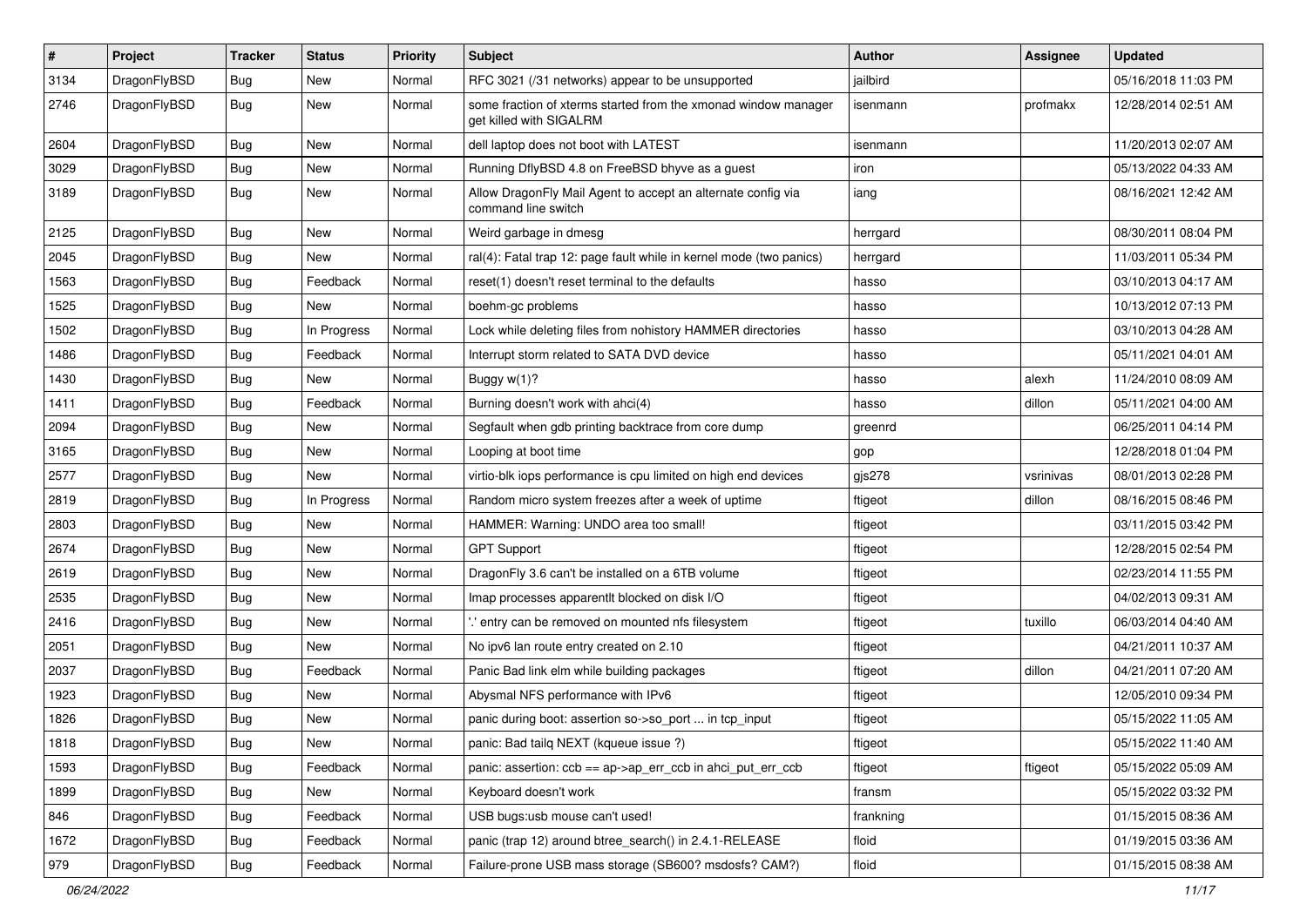| $\sharp$ | Project      | <b>Tracker</b> | <b>Status</b> | <b>Priority</b> | Subject                                                                                                                                                   | <b>Author</b> | Assignee | <b>Updated</b>      |
|----------|--------------|----------------|---------------|-----------------|-----------------------------------------------------------------------------------------------------------------------------------------------------------|---------------|----------|---------------------|
| 2569     | DragonFlyBSD | Bug            | New           | Normal          | ctime NFS                                                                                                                                                 | ferney        |          | 08/11/2013 04:35 AM |
| 2075     | DragonFlyBSD | <b>Bug</b>     | <b>New</b>    | Normal          | pflogd on x86_64                                                                                                                                          | fanch         |          | 05/16/2011 04:04 PM |
| 2544     | DragonFlyBSD | Bug            | <b>New</b>    | Normal          | live DVD system boot (menu option 1) caused db> prompt on<br>PE1950                                                                                       | estrabd       |          | 05/11/2021 03:54 AM |
| 2254     | DragonFlyBSD | <b>Bug</b>     | <b>New</b>    | Normal          | panic: assertion "ref < &td->td_toks_end" failed in lwkt_gettoken at<br>/usr/src/sys/kern/lwkt_token.c:588                                                | eocallaghan   |          | 12/05/2011 10:21 PM |
| 2164     | DragonFlyBSD | Bug            | <b>New</b>    | Normal          | panic on reboot from usb.                                                                                                                                 | eocallaghan   |          | 10/27/2011 09:29 AM |
| 2161     | DragonFlyBSD | Bug            | <b>New</b>    | Normal          | Outdated xorg.conf file gets installed into etc and screws up mouse                                                                                       | eocallaghan   |          | 10/27/2011 01:51 PM |
| 2158     | DragonFlyBSD | Bug            | New           | Normal          | iwn panics with assertion on boot.                                                                                                                        | eocallaghan   |          | 10/24/2011 04:13 PM |
| 1592     | DragonFlyBSD | <b>Bug</b>     | Feedback      | Normal          | AcpiOSUnmapMemory: Warning, deallocation did not track<br>allocation.                                                                                     | eocallaghan   |          | 06/02/2014 07:45 AM |
| 1591     | DragonFlyBSD | Bug            | Feedback      | Normal          | Lenovo X301 hangs with AHCI Driver CMD TIMEOUT<br>STS=d0 <bsy></bsy>                                                                                      | eocallaghan   |          | 05/11/2021 04:05 AM |
| 1877     | DragonFlyBSD | Bug            | New           | Normal          | Freeze during 1st hammer cleanup after new install                                                                                                        | elekktretterr |          | 05/15/2022 11:43 AM |
| 1669     | DragonFlyBSD | Bug            | In Progress   | Normal          | Drive wont open using button                                                                                                                              | elekktretterr |          | 02/29/2012 12:05 PM |
| 1668     | DragonFlyBSD | Bug            | Feedback      | Normal          | Power button not working                                                                                                                                  | elekktretterr |          | 03/10/2013 06:22 AM |
| 1634     | DragonFlyBSD | Bug            | New           | Normal          | panic: spin lock: 0xe4ad1320, indefinitive wait!                                                                                                          | elekktretterr |          | 01/19/2015 03:21 AM |
| 1613     | DragonFlyBSD | Bug            | Feedback      | Normal          | USB Keyboard not working on master                                                                                                                        | elekktretterr |          | 05/11/2021 04:05 AM |
| 1463     | DragonFlyBSD | Bug            | New           | Normal          | Mountroot before drives are initialized                                                                                                                   | elekktretterr |          | 12/07/2010 01:30 PM |
| 1456     | DragonFlyBSD | Bug            | Feedback      | Normal          | Microsoft wireless desktop problems                                                                                                                       | elekktretterr |          | 01/15/2015 08:34 AM |
| 1454     | DragonFlyBSD | Bug            | Feedback      | Normal          | Unable to boot from external USB DVD drive                                                                                                                | elekktretterr |          | 05/11/2021 04:01 AM |
| 1194     | DragonFlyBSD | Bug            | New           | Normal          | SCSI errors while trying to copy photos from my camera                                                                                                    | elekktretterr |          | 01/14/2015 04:39 PM |
| 1181     | DragonFlyBSD | Bug            | In Progress   | Normal          | ACX111 panic                                                                                                                                              | elekktretterr |          | 05/11/2021 04:00 AM |
| 3117     | DragonFlyBSD | Bug            | New           | Normal          | Problem with colours if "intel" video-driver used                                                                                                         | dpostolov     |          | 01/07/2018 11:35 PM |
| 3116     | DragonFlyBSD | Bug            | New           | Normal          | da0 detects on very big volume if to _remove_ usb install stick and<br>reboot on Intel NUC5PPYH                                                           | dpostolov     |          | 01/07/2018 09:40 PM |
| 1774     | DragonFlyBSD | Bug            | <b>New</b>    | Normal          | New IP header cleanup branch available for testing                                                                                                        | dillon        |          | 05/15/2022 10:59 AM |
| 1448     | DragonFlyBSD | Bug            | Feedback      | Normal          | panic: assertion: _tp->tt_msg->tt_cpuid == mycpuid in<br>tcp_callout_active tcp_output tcp_usr_send netmsg_pru_send<br>netmsg_service tcpmsg_service_loop | dillon        |          | 05/11/2021 04:00 AM |
| 1429     | DragonFlyBSD | Bug            | Feedback      | Normal          | vkernel bug - "mfree: m->m_nextpkt != NULL"                                                                                                               | dillon        |          | 05/11/2021 04:00 AM |
| 1336     | DragonFlyBSD | <b>Bug</b>     | In Progress   | Normal          | Still looking for reports of missed directory entries w/ HAMMER                                                                                           | dillon        |          | 05/11/2021 04:00 AM |
| 2708     | DragonFlyBSD | <b>Bug</b>     | New           | Normal          | unable to send TCP nor UDP on age(4) interface                                                                                                            | dermiste      |          | 05/11/2021 03:54 AM |
| 3076     | DragonFlyBSD | <b>Bug</b>     | <b>New</b>    | Normal          | sys/dev/netif/ig_hal/e1000_ich8lan.c:1594: sanity checking mixup?                                                                                         | dcb           |          | 10/11/2017 01:58 AM |
| 3025     | DragonFlyBSD | <b>Bug</b>     | New           | Normal          | sys/dev/powermng/powernow/powernow.c:284: bad comparison ?                                                                                                | dcb           |          | 09/23/2017 07:45 AM |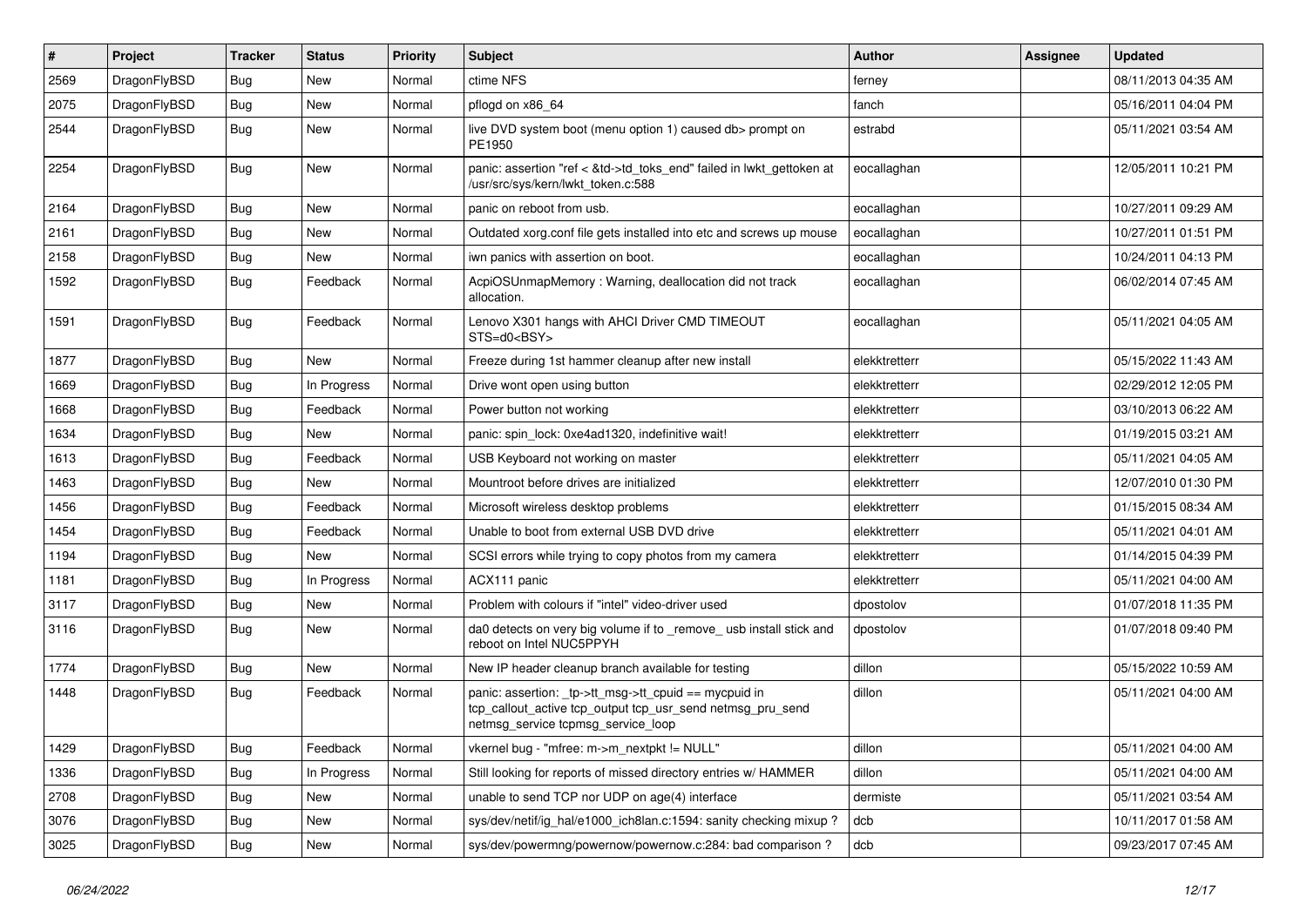| #    | Project      | <b>Tracker</b> | <b>Status</b> | <b>Priority</b> | <b>Subject</b>                                                                                         | Author    | <b>Assignee</b> | <b>Updated</b>      |
|------|--------------|----------------|---------------|-----------------|--------------------------------------------------------------------------------------------------------|-----------|-----------------|---------------------|
| 3022 | DragonFlyBSD | Bug            | <b>New</b>    | Normal          | sys/dev/netif/ath/ath/if ath.c:2142: strange bitmask?                                                  | dcb       |                 | 04/11/2017 11:49 AM |
| 3021 | DragonFlyBSD | <b>Bug</b>     | In Progress   | Normal          | sys/dev/drm/i915/i915_gem_stolen.c:115]: (error) Signed integer<br>overflow for expression '65535<<20' | dcb       |                 | 04/11/2017 12:46 PM |
| 3018 | DragonFlyBSD | Bug            | New           | Normal          | sys/bus/u4b/wlan/if_run.c:5464]: (style) Redundant condition                                           | dcb       |                 | 04/11/2017 11:26 AM |
| 3011 | DragonFlyBSD | Bug            | In Progress   | Normal          | dragonfly/sys/dev/netif/re/re.c: suspicious code?                                                      | dcb       |                 | 07/29/2017 01:26 AM |
| 2994 | DragonFlyBSD | Bug            | New           | Normal          | Intermittent boot hangs after git: hammer - HAMMER Version 7                                           | davshao   |                 | 03/30/2017 02:06 PM |
| 2835 | DragonFlyBSD | <b>Bug</b>     | <b>New</b>    | Normal          | /usr/include/c++/5.0/bits/c++locale.h likes<br>POSIX C_SOURCE>=200809                                  | davshao   |                 | 11/18/2015 03:40 AM |
| 2688 | DragonFlyBSD | Bug            | <b>New</b>    | Normal          | 67613368bdda7 Fix wrong checks for U4B presence Asrock Z77M<br>difficulty detecting USB keyboard       | davshao   |                 | 06/28/2014 07:08 PM |
| 2652 | DragonFlyBSD | Bug            | <b>New</b>    | Normal          | 189a0ff3761b47  ix: Implement MSI-X support locks up Lenovo<br>S10 Intel Atom n270                     | davshao   |                 | 05/14/2014 01:55 AM |
| 2414 | DragonFlyBSD | Bug            | In Progress   | Normal          | Lenovo S10 acpi freeze (not new)                                                                       | davshao   |                 | 05/11/2021 04:13 AM |
| 3243 | DragonFlyBSD | Bug            | <b>New</b>    | Normal          | SMART status not reported properly for SSD disks                                                       | daftaupe  |                 | 09/09/2020 11:03 PM |
| 2687 | DragonFlyBSD | Bug            | New           | Normal          | natacontrol software RAID in installer                                                                 | csmelosky |                 | 06/22/2014 12:03 PM |
| 1587 | DragonFlyBSD | Bug            | Feedback      | Normal          | can't gdb across fork                                                                                  | corecode  | tuxillo         | 05/11/2021 03:54 AM |
| 1584 | DragonFlyBSD | Bug            | In Progress   | Normal          | can't use ssh from jail: debug1: read_passphrase: can't open<br>/dev/tty: Device busy                  | corecode  | tuxillo         | 05/11/2021 03:53 AM |
| 1583 | DragonFlyBSD | Bug            | In Progress   | Normal          | panic: assertion: cursor->trans->sync_lock_refs > 0 in<br>hammer recover cursor                        | corecode  | tuxillo         | 05/11/2021 03:53 AM |
| 1556 | DragonFlyBSD | Bug            | New           | Normal          | many processes stuck in "hmrrcm", system unusable                                                      | corecode  | tuxillo         | 05/11/2021 03:52 AM |
| 1547 | DragonFlyBSD | Bug            | In Progress   | Normal          | disklabel64 automatic sizing                                                                           | corecode  | tuxillo         | 05/11/2021 03:52 AM |
| 1528 | DragonFlyBSD | Bug            | In Progress   | Normal          | ktrace does not show proper return values for pipe(2)                                                  | corecode  | tuxillo         | 05/11/2021 03:52 AM |
| 1475 | DragonFlyBSD | Bug            | In Progress   | Normal          | kernel blocks with low memory and syscons setting a high res mode<br>scrollback                        | corecode  | tuxillo         | 05/11/2021 03:52 AM |
| 1474 | DragonFlyBSD | Bug            | <b>New</b>    | Normal          | ithread 1 unexpectedly rescheduled                                                                     | corecode  | tuxillo         | 05/11/2021 03:52 AM |
| 1469 | DragonFlyBSD | Bug            | In Progress   | Normal          | Hammer history security concern                                                                        | corecode  | tuxillo         | 05/11/2021 03:52 AM |
| 1442 | DragonFlyBSD | Bug            | New           | Normal          | blocking SIGSEGV and triggering a segment violation produces an<br>all CPU consuming process           | corecode  | tuxillo         | 05/11/2021 03:52 AM |
| 1440 | DragonFlyBSD | Bug            | <b>New</b>    | Normal          | ptrace/gdb doesn't work after process blocks SIGTRAP                                                   | corecode  | tuxillo         | 05/11/2021 03:52 AM |
| 1307 | DragonFlyBSD | Bug            | In Progress   | Normal          | hammer tid -2 shows unexpected result                                                                  | corecode  |                 | 10/18/2016 05:29 PM |
| 1287 | DragonFlyBSD | Bug            | Feedback      | Normal          | altg configuration doesn't work                                                                        | corecode  | tuxillo         | 05/11/2021 03:51 AM |
| 1030 | DragonFlyBSD | <b>Bug</b>     | In Progress   | Normal          | msdosfs umount panic                                                                                   | corecode  | tuxillo         | 05/11/2021 03:51 AM |
| 911  | DragonFlyBSD | Bug            | Feedback      | Normal          | kldload/kernel linker can exceed malloc reserve and panic system                                       | corecode  | tuxillo         | 05/11/2021 03:51 AM |
| 901  | DragonFlyBSD | Bug            | Feedback      | Normal          | route show needs to get data from all cpus                                                             | corecode  | tuxillo         | 05/11/2021 03:50 AM |
| 847  | DragonFlyBSD | Bug            | Feedback      | Normal          | processes getting stuck on mount point                                                                 | corecode  | tuxillo         | 05/11/2021 03:50 AM |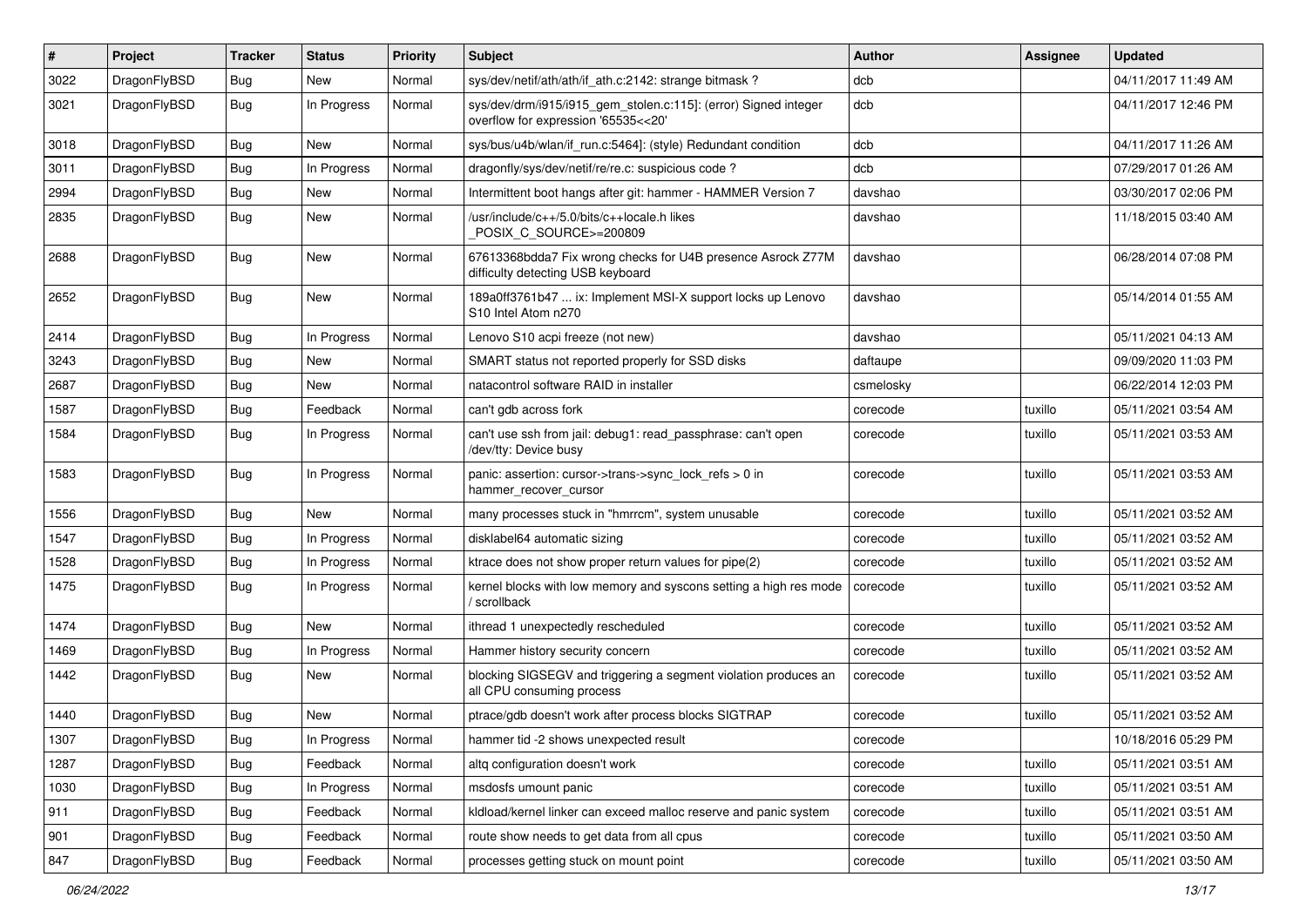| $\sharp$ | Project      | <b>Tracker</b> | <b>Status</b> | <b>Priority</b> | Subject                                                                                                                      | <b>Author</b>    | Assignee | <b>Updated</b>      |
|----------|--------------|----------------|---------------|-----------------|------------------------------------------------------------------------------------------------------------------------------|------------------|----------|---------------------|
| 781      | DragonFlyBSD | Bug            | In Progress   | Normal          | fdisk uses wrong geometry on usb flash drives                                                                                | corecode         | tuxillo  | 05/11/2021 03:50 AM |
| 745      | DragonFlyBSD | Bug            | Feedback      | Normal          | the evil interrupt stats monster is still around!                                                                            | corecode         | tuxillo  | 06/02/2014 04:17 AM |
| 742      | DragonFlyBSD | Bug            | In Progress   | Normal          | umount problems with multiple mounts                                                                                         | corecode         | tuxillo  | 05/11/2021 03:46 AM |
| 731      | DragonFlyBSD | Bug            | <b>New</b>    | Normal          | system freeze on "slice too large"                                                                                           | corecode         | tuxillo  | 05/11/2021 03:45 AM |
| 341      | DragonFlyBSD | Bug            | <b>New</b>    | Normal          | Vinum erroneously repors devices as busy                                                                                     | corecode         | swildner | 01/21/2012 04:50 AM |
| 1481     | DragonFlyBSD | Bug            | Feedback      | Normal          | panic: assertion: kva_p(buf) in soopt_from_kbuf (after ipfw pipe<br>show, 2.2.1-R)                                           | combiner         |          | 05/11/2021 04:01 AM |
| 3280     | DragonFlyBSD | Bug            | New           | Normal          | KMS console and i915(4) not working in 6.0                                                                                   | cmusser          |          | 07/10/2021 03:35 AM |
| 3139     | DragonFlyBSD | Bug            | New           | Normal          | USB Mouse Does Not Work in DragonflyBSD guest on VirtualBox                                                                  | chiguy1256       |          | 06/24/2018 10:14 PM |
| 3143     | DragonFlyBSD | Bug            | <b>New</b>    | Normal          | assertion "0" failed in hammer2_inode_xop_chain_sync                                                                         | cbin             |          | 07/18/2018 12:50 PM |
| 1618     | DragonFlyBSD | Bug            | Feedback      | Normal          | collision for 'struct pmap' when using RPC and <sys user.h=""></sys>                                                         | carenas          |          | 05/11/2021 04:05 AM |
| 2319     | DragonFlyBSD | Bug            | <b>New</b>    | Normal          | crypt/passwd forward compat                                                                                                  | c.turner1        |          | 02/28/2012 12:39 PM |
| 2265     | DragonFlyBSD | Bug            | New           | Normal          | mbsrtowcs does not properly handle invalid mbstate t in ps                                                                   | c.turner1        | swildner | 01/10/2012 07:56 PM |
| 2115     | DragonFlyBSD | Bug            | New           | Normal          | [msk] system freeze after receive some paquet                                                                                | bsdsx            |          | 08/22/2011 10:22 AM |
| 1521     | DragonFlyBSD | Bug            | Feedback      | Normal          | amd64 2.4 livecd won't mount root at boot                                                                                    | bolapara         |          | 01/28/2018 03:45 AM |
| 1594     | DragonFlyBSD | Bug            | New           | Normal          | Kernel panic during boot from Live CD on Dell E6400                                                                          | bodie            |          | 05/11/2021 03:54 AM |
| 3110     | DragonFlyBSD | Bug            | <b>New</b>    | Normal          | crash with ipfw3 under load                                                                                                  | bnegre82         |          | 12/09/2017 06:22 AM |
| 3284     | DragonFlyBSD | Bug            | New           | Normal          | Wrong towlower() result for U+038A                                                                                           | bhaible          |          | 07/10/2021 03:34 AM |
| 3283     | DragonFlyBSD | Bug            | New           | Normal          | mknodat() cannot create FIFOs                                                                                                | bhaible          |          | 07/10/2021 03:34 AM |
| 3282     | DragonFlyBSD | Bug            | <b>New</b>    | Normal          | unexpected errno value from fopen()                                                                                          | bhaible          |          | 07/10/2021 03:34 AM |
| 3281     | DragonFlyBSD | Bug            | <b>New</b>    | Normal          | Crash after leaving unattended for a while                                                                                   | bhaible          |          | 07/10/2021 03:32 AM |
| 1718     | DragonFlyBSD | <b>Bug</b>     | Feedback      | Normal          | IDE disk drive not detected by x86_64 2.6.1 Live CD                                                                          | bcox             |          | 11/27/2021 08:25 AM |
| 331      | DragonFlyBSD | Bug            | In Progress   | Normal          | ftpsesame (aka Bridging S01E03)                                                                                              | bastyaelvtars    |          | 03/09/2013 12:28 PM |
| 2107     | DragonFlyBSD | Bug            | New           | Normal          | 2.10.1 sata dvd drive issue                                                                                                  | ausppc           |          | 07/31/2011 08:41 PM |
| 3278     | DragonFlyBSD | Bug            | New           | Normal          | Second screen image is distorted                                                                                             | arcade@b1t.name  |          | 07/10/2021 03:36 AM |
| 3209     | DragonFlyBSD | Bug            | New           | Normal          | svc has some minor bugs                                                                                                      | arcade@b1t.name  |          | 10/24/2019 09:08 AM |
| 2520     | DragonFlyBSD | Bug            | <b>New</b>    | Normal          | panic: assertion "IS_SERIALIZED((ifp->if_serializer))" failed in<br>if_default_serialize_assert at /usr/src/sys/net/if.c:437 | ano              |          | 03/09/2013 12:14 AM |
| 2329     | DragonFlyBSD | <b>Bug</b>     | New           | Normal          | ibm x3550 & acpi                                                                                                             | ano              |          | 06/03/2014 11:37 AM |
| 1921     | DragonFlyBSD | <b>Bug</b>     | In Progress   | Normal          | we miss mlockall                                                                                                             | alexh            | tuxillo  | 06/18/2022 04:08 AM |
| 1824     | DragonFlyBSD | <b>Bug</b>     | Feedback      | Normal          | kernel panic, x86, 2.7.3.859.ge5104                                                                                          | akirchhoff135014 |          | 03/10/2013 07:49 AM |
| 2210     | DragonFlyBSD | <b>Bug</b>     | New           | Normal          | Bugtracker cannot assign default project for new users                                                                       | ahuete.devel     |          | 11/17/2011 11:30 AM |
| 3301     | DragonFlyBSD | <b>Bug</b>     | New           | Normal          | Gkrellm from the packages is not showing logged in users in main<br>window, logged in users always $== 0$                    | adrian           |          | 01/08/2022 04:24 AM |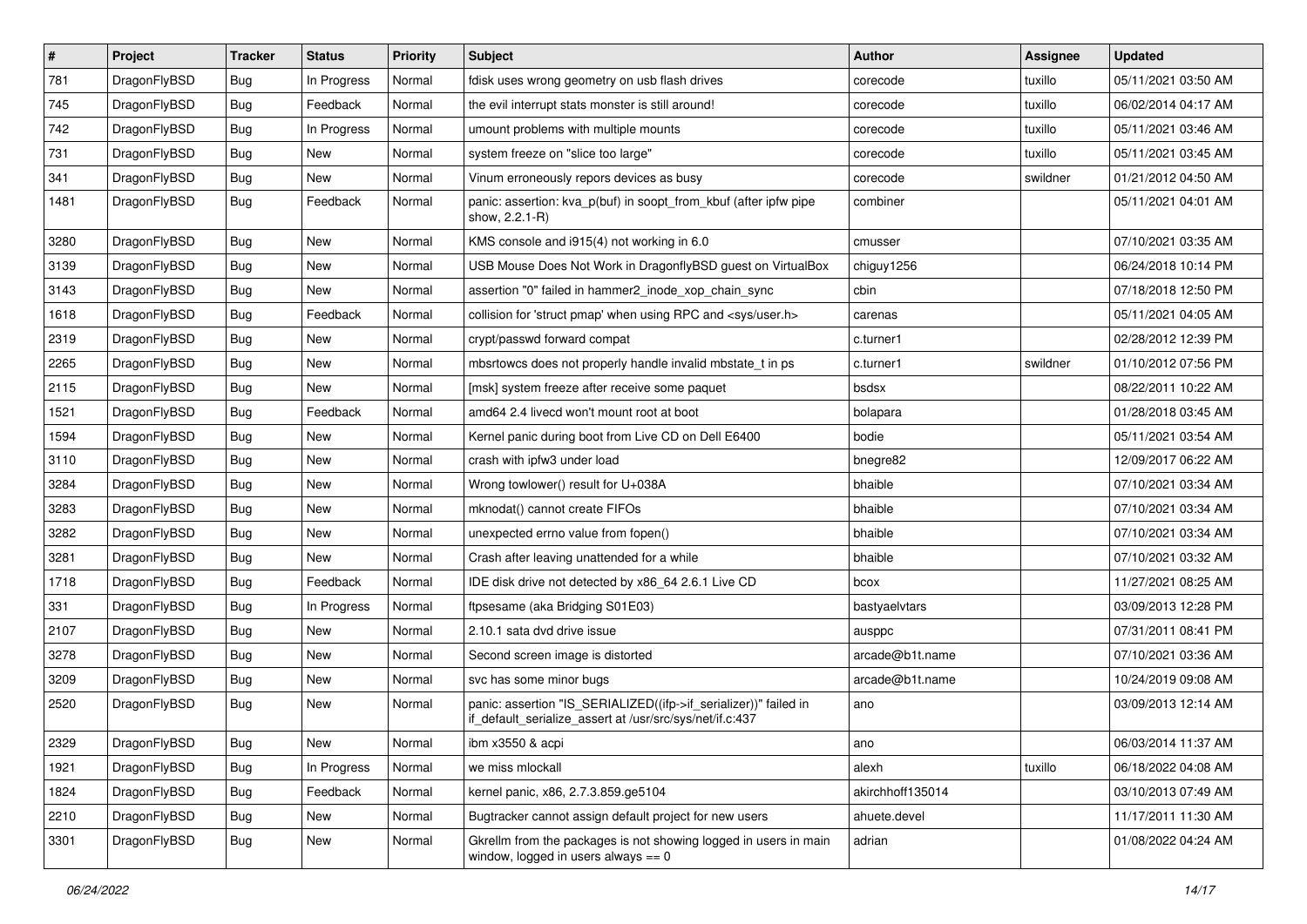| $\vert$ # | Project      | <b>Tracker</b> | <b>Status</b> | <b>Priority</b> | <b>Subject</b>                                                                                                       | <b>Author</b>      | Assignee | <b>Updated</b>      |
|-----------|--------------|----------------|---------------|-----------------|----------------------------------------------------------------------------------------------------------------------|--------------------|----------|---------------------|
| 3300      | DragonFlyBSD | <b>Bug</b>     | <b>New</b>    | Normal          | Running Xvnc from TigerVNC package through the INETD daemon<br>in TCP WAIT mode fails hard                           | adrian             |          | 01/08/2022 04:25 AM |
| 3299      | DragonFlyBSD | <b>Bug</b>     | In Progress   | Normal          | DragonFlyBSD reports utterly wrong uptime (most of the time, right<br>after booting in)                              | adrian             |          | 11/11/2021 01:43 PM |
| 2250      | DragonFlyBSD | <b>Bug</b>     | <b>New</b>    | Normal          | Kernel panic                                                                                                         | adamk              |          | 11/23/2018 01:10 AM |
| 1941      | DragonFlyBSD | Bug            | <b>New</b>    | Normal          | wlan config crash                                                                                                    | abandon.every.hope |          | 12/24/2010 07:54 PM |
| 2852      | DragonFlyBSD | <b>Bug</b>     | <b>New</b>    | Normal          | Hammer File System - hangs on undo during system boot / mount -<br>will not recover on DragonFlyBSD newer than 3.6.0 | abale              |          | 05/11/2021 04:07 AM |
| 3120      | DragonFlyBSD | Bug            | <b>New</b>    | Normal          | Intel AC 8260 firmware does not load                                                                                 | Vintodrimmer       |          | 08/28/2018 03:30 AM |
| 3219      | DragonFlyBSD | Bug            | <b>New</b>    | Normal          | x11/xorg port can not be build                                                                                       | <b>UlasSAYGIN</b>  |          | 03/31/2020 08:57 AM |
| 2595      | DragonFlyBSD | Bug            | <b>New</b>    | Normal          | DragonFly 3.4.3 crashes on SUN Blade X6250 with Qlogic ISP 2432<br>FC card                                           | Turvamies          |          | 10/07/2013 11:53 AM |
| 2493      | DragonFlyBSD | Bug            | <b>New</b>    | Normal          | vidcontrol: invalid video mode name                                                                                  | Svarov             |          | 01/24/2013 09:55 AM |
| 1246      | DragonFlyBSD | <b>Bug</b>     | <b>New</b>    | Normal          | bad resolution (monitor desync) with livedvd                                                                         | Przem0l            |          | 02/18/2014 06:29 AM |
| 3006      | DragonFlyBSD | <b>Bug</b>     | <b>New</b>    | Normal          | boot0cfg: panic in kern udev.c in function udev dict set cstr when<br>installing in VirtualBox                       | MichiGreat         |          | 04/01/2017 02:22 PM |
| 2453      | DragonFlyBSD | Bug            | New           | Normal          | panic: assertion "gd->gd spinlocks == $0$ " failed                                                                   | Johannes.Hofmann   |          | 11/12/2012 12:54 PM |
| 1850      | DragonFlyBSD | <b>Bug</b>     | <b>New</b>    | Normal          | volume-add on hammer root fs panic                                                                                   | Johannes.Hofmann   |          | 04/18/2019 04:27 AM |
| 2620      | DragonFlyBSD | Bug            | <b>New</b>    | Normal          | moused problem                                                                                                       | FilippoMo          |          | 12/20/2013 10:32 AM |
| 2618      | DragonFlyBSD | <b>Bug</b>     | <b>New</b>    | Normal          | mouse problem on RELEASE-3 6 0                                                                                       | FilippoMo          |          | 12/20/2013 03:26 AM |
| 2617      | DragonFlyBSD | <b>Bug</b>     | Feedback      | Normal          | Possible issue with wireless mouse on 3.6 release                                                                    | FilippoMo          |          | 01/14/2015 03:42 PM |
| 989       | DragonFlyBSD | <b>Bug</b>     | <b>New</b>    | Normal          | installer/fdisk trouble with wrapped values                                                                          | Discodestroyer     |          | 02/18/2014 06:27 AM |
| 2806      | DragonFlyBSD | Bug            | <b>New</b>    | Normal          | failed to configure a link-local address on ath0 (errno = $22$ )                                                     | Chingyuan          |          | 05/25/2021 01:00 AM |
| 2297      | DragonFlyBSD | <b>Bug</b>     | <b>New</b>    | Normal          | strange NFS (client) error messages / problems                                                                       | Anonymous          |          | 02/19/2012 02:59 PM |
| 2292      | DragonFlyBSD | <b>Bug</b>     | <b>New</b>    | Normal          | re interface with jumbo frames (mtu larger than 1500) hangs after<br>some traffic                                    | Anonymous          |          | 01/31/2012 12:11 AM |
| 2052      | DragonFlyBSD | Bug            | <b>New</b>    | Normal          | Kernel panic: CPU APIC ID out of range                                                                               | Anonymous          |          | 05/02/2011 11:06 AM |
| 1695      | DragonFlyBSD | Bug            | <b>New</b>    | Normal          | NFS-related system breakdown                                                                                         | Anonymous          |          | 04/10/2014 12:35 AM |
| 1397      | DragonFlyBSD | Bug            | Feedback      | Normal          | jobs -I output inconsistency when called from script                                                                 | Anonymous          | tuxillo  | 05/15/2022 05:07 AM |
| 1390      | DragonFlyBSD | <b>Bug</b>     | In Progress   | Normal          | Use id_t type for {get,set}priority()                                                                                | Anonymous          | tuxillo  | 07/05/2019 02:18 AM |
| 2797      | DragonFlyBSD | Bug            | In Progress   | Low             | vkernels with & without machdep.pmap mmu optimize                                                                    | yellowrabbit2010   |          | 11/27/2021 08:06 AM |
| 2252      | DragonFlyBSD | <b>Bug</b>     | <b>New</b>    | Low             | snd hda not useable if loaded via /boot/loader.conf                                                                  | xbit               | swildner | 12/14/2011 12:23 AM |
| 293       | DragonFlyBSD | <b>Bug</b>     | Feedback      | Low             | Various updates to the handbook                                                                                      | victor             | victor   | 03/10/2013 04:46 AM |
| 2636      | DragonFlyBSD | <b>Bug</b>     | Feedback      | Low             | Add -x flag to iostat (a la solaris)                                                                                 | tuxillo            |          | 05/11/2021 04:07 AM |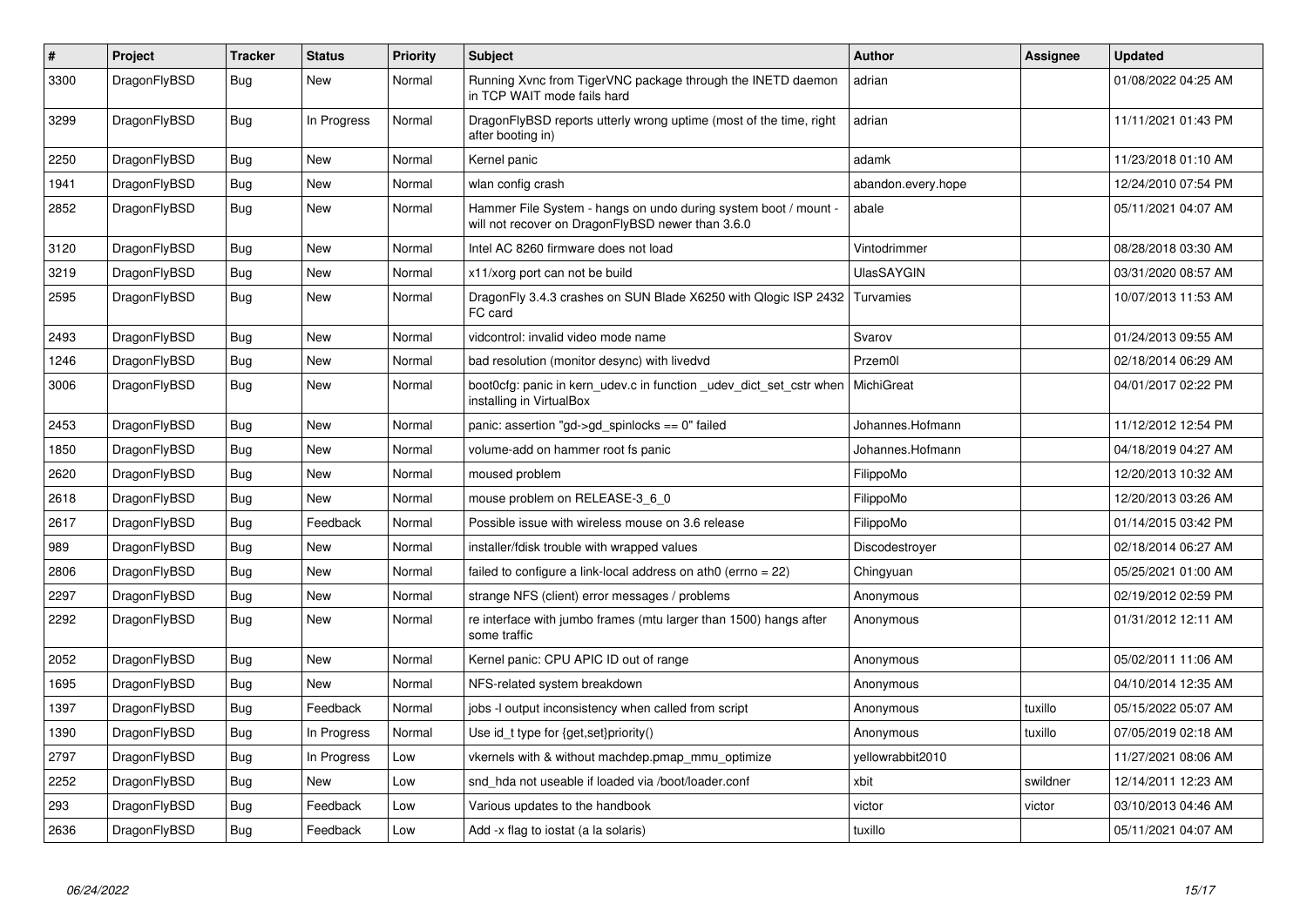| $\vert$ # | Project      | <b>Tracker</b> | <b>Status</b> | <b>Priority</b> | <b>Subject</b>                                                                                                | <b>Author</b>     | <b>Assignee</b> | <b>Updated</b>      |
|-----------|--------------|----------------|---------------|-----------------|---------------------------------------------------------------------------------------------------------------|-------------------|-----------------|---------------------|
| 2631      | DragonFlyBSD | Bug            | In Progress   | Low             | Verify library versioning current with full package build and switch it<br>on (after publishing packages)     | tuxillo           |                 | 05/11/2021 04:06 AM |
| 1819      | DragonFlyBSD | Bug            | In Progress   | Low             | truss - Major revamping task list                                                                             | tuxillo           | tuxillo         | 11/27/2021 08:45 AM |
| 2931      | DragonFlyBSD | Bug            | <b>New</b>    | Low             | 'gdb' of 'vkernel' unable to print backtrace                                                                  | tofergus          |                 | 07/26/2016 01:51 PM |
| 285       | DragonFlyBSD | Bug            | Feedback      | Low             | interrupt latency with re without ip address configured                                                       | thomas.nikolajsen |                 | 02/20/2014 10:30 AM |
| 1127      | DragonFlyBSD | <b>Bug</b>     | Feedback      | Low             | cdrom drive not detected                                                                                      | tgr               | corecode        | 01/15/2015 08:55 AM |
| 2020      | DragonFlyBSD | <b>Bug</b>     | <b>New</b>    | Low             | Port brcm80211 driver from Linux to DragonFly BSD                                                             | studer            |                 | 03/05/2011 10:54 PM |
| 2887      | DragonFlyBSD | Bug            | New           | Low             | Missing extattr_namespace_to_string and<br>extattr_string_to_namespace functions                              | rubenk            |                 | 02/06/2016 05:09 AM |
| 696       | DragonFlyBSD | <b>Bug</b>     | <b>New</b>    | Low             | IPSEC recommendation                                                                                          | robin carey5      | tuxillo         | 06/02/2014 02:40 PM |
| 600       | DragonFlyBSD | Bug            | <b>New</b>    | Low             | /sys/libkern/karc4random                                                                                      | robin_carey5      | profmakx        | 01/19/2015 03:07 AM |
| 2675      | DragonFlyBSD | Bug            | <b>New</b>    | Low             | Ultimate N WiFi Link 5300 get iwn intr: fatal firmware error on 5GHz                                          | revuwa            |                 | 05/11/2021 04:07 AM |
| 2552      | DragonFlyBSD | Bug            | <b>New</b>    | Low             | hammer recovery should indicate progress                                                                      | phma              |                 | 05/03/2013 12:13 AM |
| 3107      | DragonFlyBSD | <b>Bug</b>     | <b>New</b>    | Low             | ACPI interrupt storm when loading i915 on Lenovo T460                                                         | oyvinht           |                 | 07/15/2020 07:01 AM |
| 679       | DragonFlyBSD | Bug            | <b>New</b>    | Low             | Netgraph backward compatibility for old *LEN constants                                                        | nant              | nant            | 02/18/2014 05:45 AM |
| 2529      | DragonFlyBSD | Bug            | <b>New</b>    | Low             | Sundance network adapter is not detected and attached                                                         | kworr             |                 | 03/25/2013 02:29 AM |
| 3228      | DragonFlyBSD | Bug            | New           | Low             | pfi kif unref: state refcount $\leq$ 0 in dmesq                                                               | justin            |                 | 03/05/2021 06:39 AM |
| 385       | DragonFlyBSD | Bug            | Feedback      | Low             | Mail archive address removal                                                                                  | justin            | justin          | 03/09/2013 11:24 AM |
| 2680      | DragonFlyBSD | <b>Bug</b>     | New           | Low             | boot0cfg update makes box unbootable                                                                          | herrgard          |                 | 06/10/2014 06:02 AM |
| 1982      | DragonFlyBSD | Bug            | <b>New</b>    | Low             | There is no linuxulator on x86-64                                                                             | herrgard          |                 | 05/31/2022 02:25 PM |
| 1532      | DragonFlyBSD | Bug            | New           | Low             | jemalloc doesn't work on DragonFly                                                                            | hasso             | sjg             | 08/02/2011 01:14 AM |
| 1428      | DragonFlyBSD | <b>Bug</b>     | Feedback      | Low             | POSIX.1e implementation is too old                                                                            | hasso             | tuxillo         | 05/11/2021 04:00 AM |
| 1313      | DragonFlyBSD | Bug            | New           | Low             | Signal code in kernel needs major overhaul (signal queues,<br>si code, si addr)                               | hasso             |                 | 05/11/2021 04:00 AM |
| 2095      | DragonFlyBSD | Bug            | <b>New</b>    | Low             | Running installer post-install: Unsupported DFUI transport "                                                  | greenrd           |                 | 06/26/2011 09:20 AM |
| 2403      | DragonFlyBSD | Bug            | <b>New</b>    | Low             | newfs -E doesn't handle /dev/serno device names properly                                                      | ftigeot           |                 | 08/17/2012 05:07 AM |
| 1947      | DragonFlyBSD | <b>Bug</b>     | New           | Low             | GA-880GM-UD2H (rev. 1.3) AHCI fails to detect disks at the end of<br>the RAID controller                      | eocallaghan       |                 | 11/27/2021 08:46 AM |
| 3024      | DragonFlyBSD | <b>Bug</b>     | New           | Low             | sys/dev/netif/wi/if wi.c:1090]: (style) Redundant condition                                                   | dcb               |                 | 04/11/2017 11:56 AM |
| 1538      | DragonFlyBSD | <b>Bug</b>     | New           | Low             | mountroot should probe file systems                                                                           | corecode          | alexh           | 11/24/2010 06:35 PM |
| 2859      | DragonFlyBSD | Bug            | New           | Low             | Installer configuration menu always highlights "Select timezone", no<br>matter which step was last completed. | cgag              |                 | 12/02/2015 01:54 PM |
| 2858      | DragonFlyBSD | <b>Bug</b>     | New           | Low             | Installer "Local or UTC" question should have "No" selected by<br>default.                                    | cgag              |                 | 12/02/2015 01:18 PM |
| 725       | DragonFlyBSD | <b>Bug</b>     | In Progress   | Low             | 'make distribution' fails w/'ro' /usr/obj                                                                     | c.turner          |                 | 03/09/2013 01:01 PM |